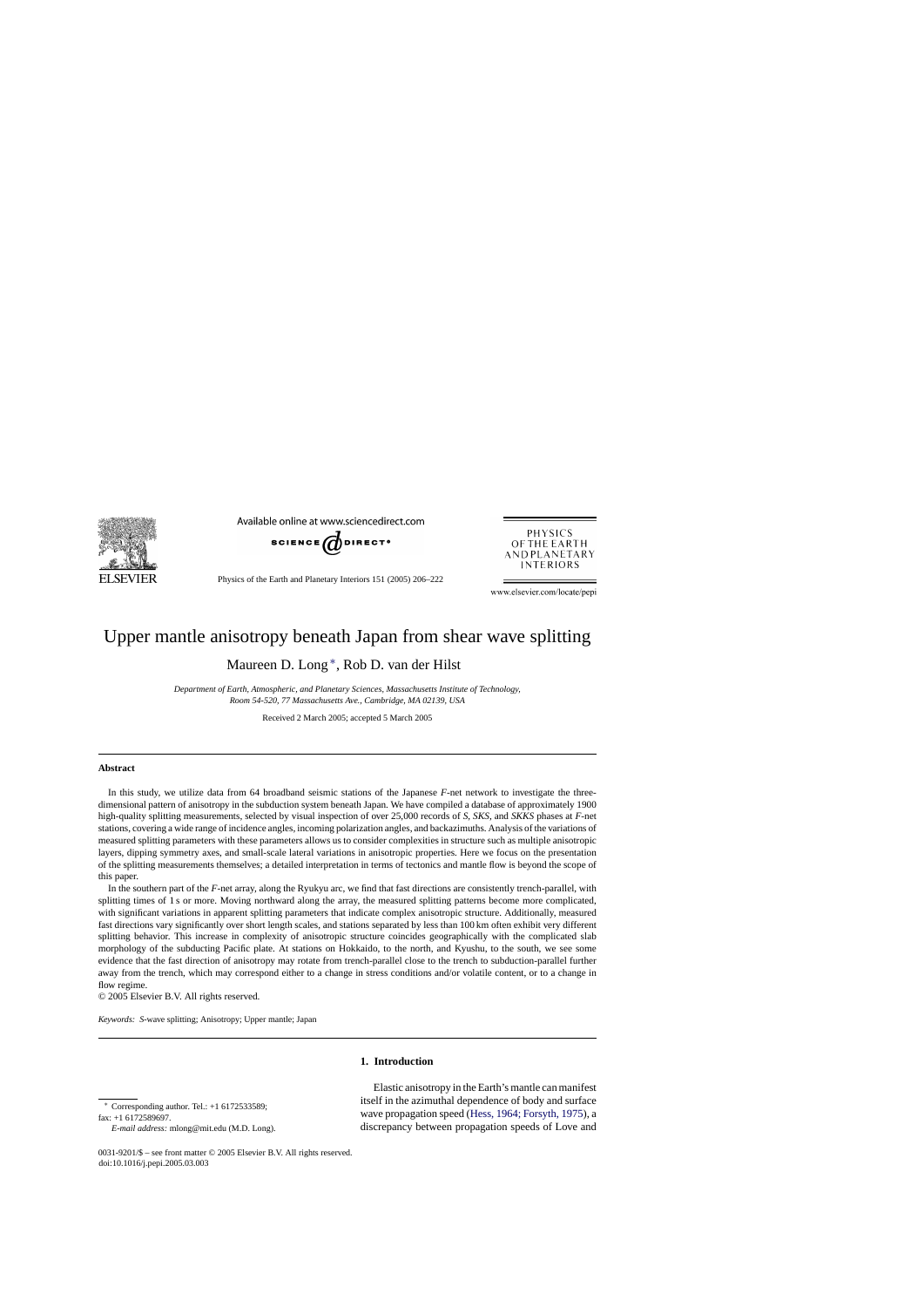Rayleigh waves (e.g., [Crampin, 1977\),](#page-15-0) and shear wave splitting or birefringence (e.g., [Savage, 1999\).](#page-16-0) Seismic anisotropy is often assumed to have hexagonal symmetry (i.e., transverse isotropy) with an axis of symmetry that is either horizontal (i.e., azimuthal anisotropy) or vertical (i.e., radial anisotropy), but other orientations may, of course, occur. Seismic anisotropy in the upper mantle is a consequence of the strain-induced crystallographic or lattice preferred orientation (LPO) of intrinsically anisotropic mantle minerals, principally olivine. The relationships between deformation and LPO in olivine have been explored experimentally (e.g., [Zhang and Karato, 1995\)](#page-16-0) and theoretically (e.g., [Tommasi et al., 2000; Kaminski and Ribe, 2001\)](#page-16-0), and can also be inferred from petrographic examination of mantle-derived rocks (e.g., [Christensen, 1984; Nicolas](#page-15-0) [and Christensen, 1987\).](#page-15-0) With known or assumed relationships between tectonic processes and strain, on the one hand, and between strain and anisotropy (through LPO), on the other, observations of seismic anisotropy can provide us with information about causes, mechanisms, and consequences of deformation in Earth's interior [\(Silver, 1996\).](#page-16-0) Shear wave splitting measurements are an especially powerful tool for characterizing anisotropy because birefringence is an unambiguous indicator of anisotropy (Babuška and Cara, 1991).

We aim to use shear wave splitting to investigate subduction-related processes – e.g., stress generation and accommodation of deformation, melt production, and migration – in the upper mantle. These processes are still poorly understood and even the actual pattern of mantle flow above and below slabs of subducted lithosphere is not well known. Knowing the distribution of seismic anisotropy can help address these issues (e.g., [Park et al., 2002\).](#page-16-0) The presence of anisotropy in the upper mantle beneath subduction zones has been well established (e.g., [Ando et al., 1983; Fischer and](#page-15-0) [Yang, 1994; Hiramatsu and Ando, 1996; Fouch and](#page-15-0) [Fischer, 1996; Iidaka and Obara, 1997; Fischer et al.,](#page-15-0) [1998, 2000; Park and Levin, 2002](#page-15-0)). A diverse range of splitting behavior has been associated with different subduction zones. Both trench-parallel and trenchperpendicular fast directions have been inferred (e.g., [Russo and Silver, 1994; Park and Levin, 2002\), w](#page-16-0)hereas at other stations above subduction zones no splitting is observed [\(Fischer et al., 1998\).](#page-15-0)

Shear wave splitting measurements can provide a powerful tool for characterizing upper mantle

deformation but their interpretation is particularly difficult in subduction zone settings. There is a diverse range of processes that could potentially affect the three-dimensional anisotropic structure of subduction zones, including corner flow in the mantle wedge induced by viscous coupling between the slab and wedge material, trench-parallel flow in the mantle wedge (due to transpression) or beneath the slab (due to slab rollback), formation and migration of melt, flow around the slab edge, frozen lithospheric anisotropy in the slab, and anisotropic structure in the overriding plate. Additionally, new experimental studies suggest that the relationships between strain and resulting LPO can be dramatically altered by the presence of a small amount of water or other volatiles ([Jung and Karato, 2001;](#page-15-0) [Karato, 2004\)](#page-15-0) or by the presence of melt [\(Holtzman et](#page-15-0) [al., 2003\).](#page-15-0) Subduction-associated processes, therefore, are likely to lead to anisotropic structures that are more complicated than the simple single-layer anisotropic models that are often assumed when interpreting splitting measurements. Various studies have explored the effects of more complicated anisotropic models on splitting measurements, such as multilayered anisotropy [\(Fryer and Frazer, 1984, 1987; Silver and](#page-15-0) Savage, 1994; Özaleybey and Savage, 1994; Levin et [al., 1999, 2000\),](#page-15-0) dipping symmetry axes ([Hartog and](#page-15-0) [Schwartz, 2000; Chevrot, 2000; Chevrot and van der](#page-15-0) [Hilst, 2003\),](#page-15-0) and smooth variations in fast axis orientation with depth ([Saltzer et al., 2000\).](#page-16-0) However, the interpretation of shear wave splitting measurements in the presence of complicated three-dimensional anisotropic structure remains extremely difficult and non-unique.

Our long-term goal is to meet these challenges by a rigorous integration of seismological data analysis and geodynamical (flow) modeling. Japan, the geographical region of our primary interest, is well suited for such an approach. First, the region is very well instrumented because of the need for continuous monitoring of seismic and volcanic activity, and data from several broadband seismic networks are freely available. Second, it is fairly well located with respect to both global seismicity (especially for teleseismic events in the 40–80◦ epicentral distance range, although azimuthal coverage for events at 85◦ and beyond is considerably poorer) and local seismicity from slab earthquakes. Third, the slab morphology associated with the subduction of the Pacific and Philippine plates beneath Eurasia ([Fig. 1\)](#page-2-0) is known from travel time tomography (e.g., [van der](#page-16-0)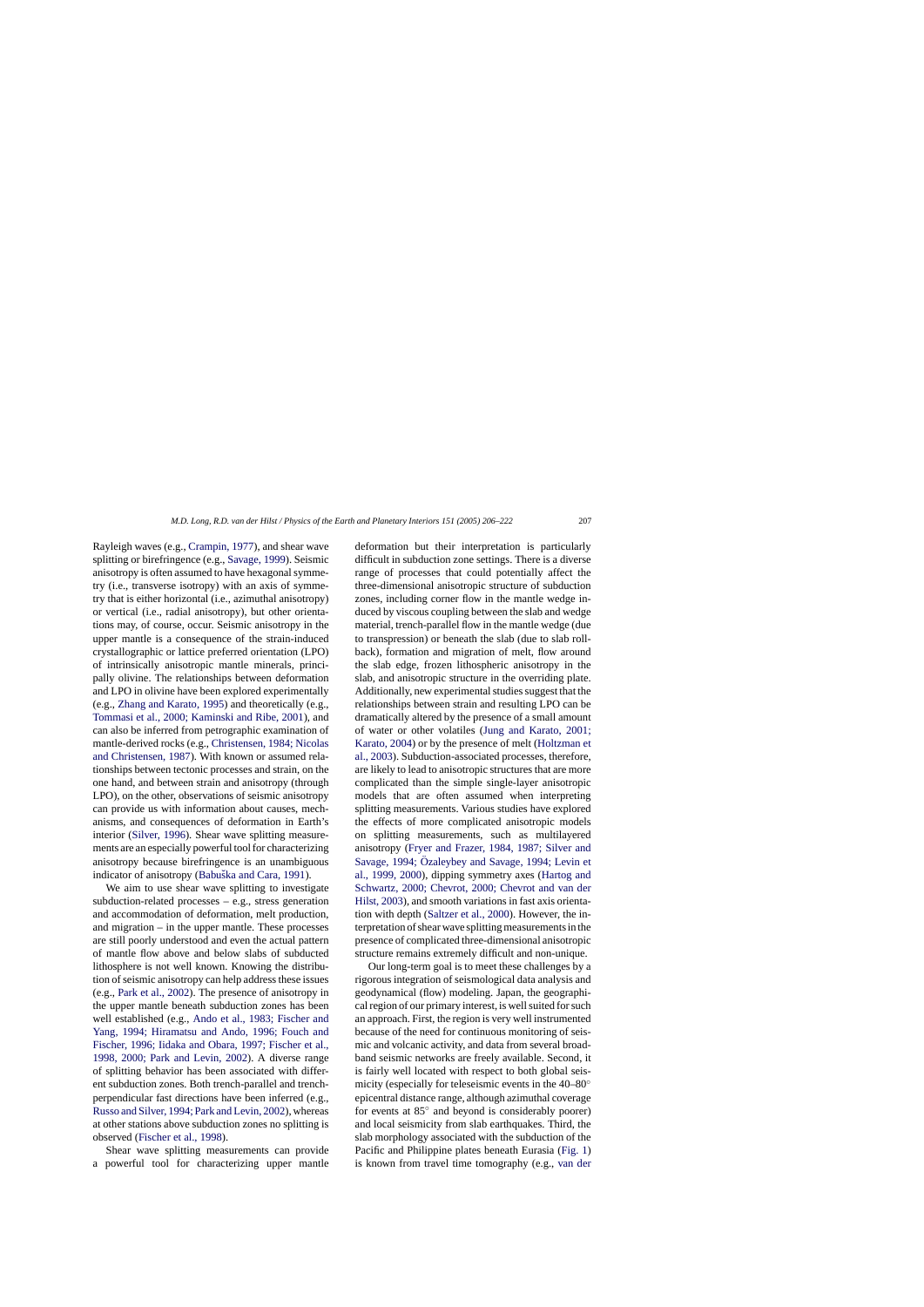<span id="page-2-0"></span>

Fig. 1. (a) Station map for *F*-net, along with relevant tectonic features. Circles indicate the locations of *F*-net stations as of mid-2002. The locations of trenches (solid lines) and slab contours at 100 km intervals (dotted lines) are shown, after [Gudmundsson and Sambridge](#page-15-0) [\(1998\)](#page-15-0) and Engdahl et al. (1998). Arrows indicate the directions of plate motions, and rectangles indicate the study areas of [Nakajima](#page-16-0) [and Hasegawa \(2004\)](#page-16-0) (top) and [Smith and Fouch \(submitted for](#page-16-0) [publication\)](#page-16-0) (bottom). (b) The locations of all *F*-net stations mentioned by name in the text.

[Hilst et al., 1991; Fukao et al., 199](#page-16-0)2) and seismicity (e.g., [Engdahl et al., 1998; Gudmundsson an](#page-15-0)d [Sambridge, 1998\).](#page-15-0)

As a first step toward achieving the long-term goal, we present here a large dataset of shear wave splitting measurements from *F*-net, a network of 64 broadband stations in Japan (Fig. 1), and establish evidence for complex anisotropic structure in the upper mantle beneath the array. In the denser parts of the network, the average station spacing is of the order of 70–80 km (equivalent to the station spacing envisioned for the USArray component of Earthscope). Our splitting database contains approximately 1900 measurements, with as many as 55 high-quality measurements for individual stations. We explore in detail the dependence of splitting on backazimuth, incoming polarization azimuth, and incidence angle. We address several specific questions. What are the characteristic splitting patterns at *F*-net stations, and what is the range of splitting behavior over the array? Over what spatial length scales does splitting behavior change or stay constant, and what can this tell us about different styles of deformation in the upper mantle? Are splitting patterns at *F*-net stations generally consistent with simple, single-layer anisotropic models, or do we see evidence for complexity in anisotropic structure beneath Japan? Do features of the splitting map for the *F*-net network correlate with tectonic features? What do our *F*-net splitting results tell us generally about interpreting splitting measurements in subduction zone environments?



Fig. 2. A map of events used in this study, March 1995– May 2004.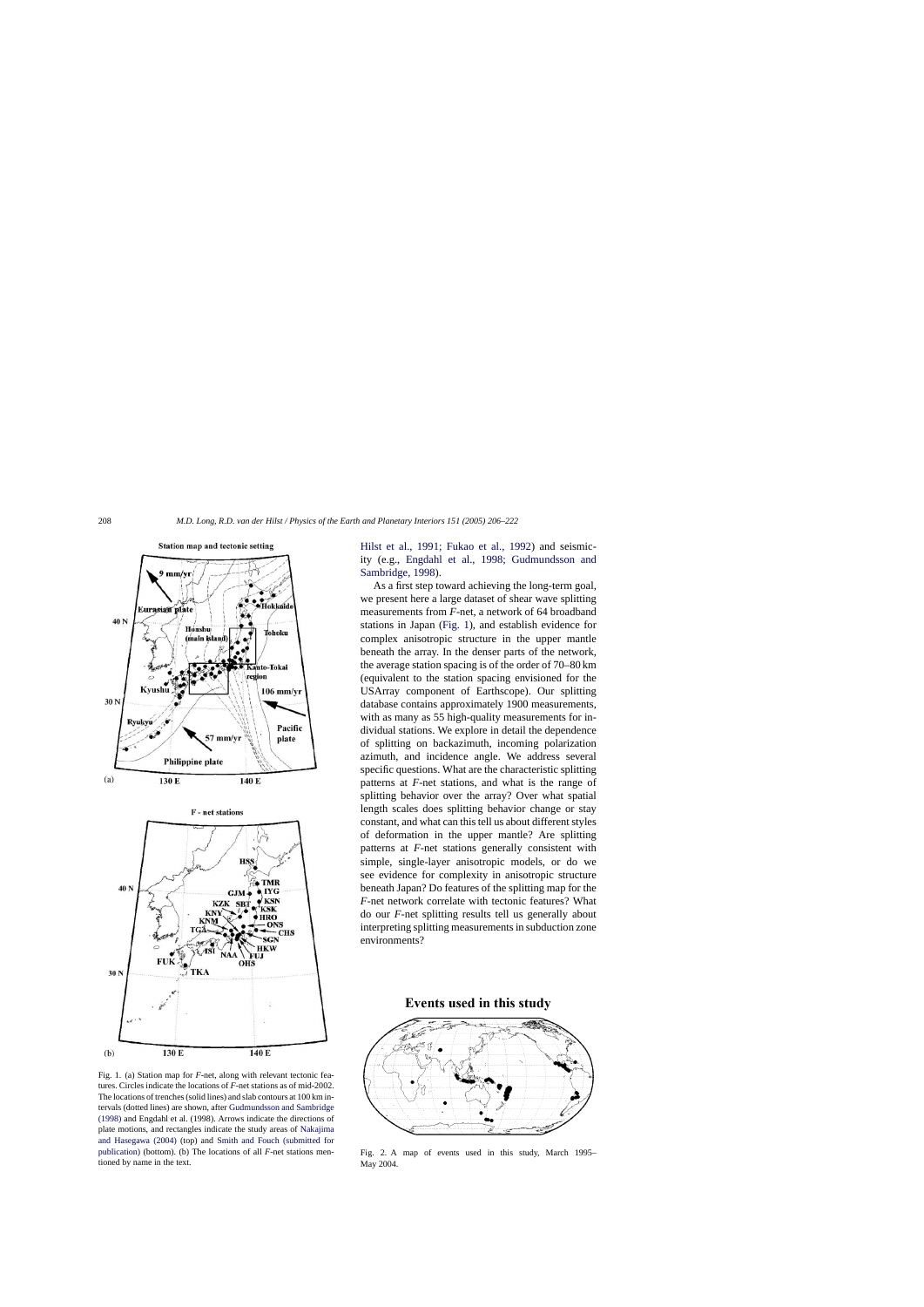### <span id="page-3-0"></span>**2. Data and methods**

We utilize data from *F*-net ([Fig. 1\),](#page-2-0) a network of 82 broadband stations that is administered by the Japanese National Research Institute for Earth Science and Disaster Prevention (NIED). We have processed data for a subset of 64 stations of the *F*-net array, which were installed in or before 2001 and were collectively known as the FREESIA array. The first *F*-net stations were installed in early 1995. *F*-net data is made available on the web by NIED [\(www.fnet.bosai.go.jp\)](http://www.fnet.bosai.go.jp/). Despite relatively high levels of cultural noise in Japan and the proximity of many *F*-net stations to the ocean,

the data quality for *F*-net stations is very high and we found only three stations (TYM, TTO, and IWT) with insufficient data quality to carry out a detailed splitting analysis.

We have selected recordings of teleseismic direct *S* phases for epicentral distances from 40 to 80◦, *SKS* from 85 to 120◦, and *SKKS* from beyond 105◦. At some stations we have also analyzed local *S* phases from deep slab earthquakes. A map of events used in this study is shown in [Fig. 2.](#page-2-0) Coverage for *SKS* and *SKKS* is restricted to certain backazimuthal ranges, but backazimuthal coverage for direct *S* phases is adequate, and, in addition, there is abundant local seismicity. We con-

Processing of an SKS recording at station SGN



Fig. 3. (A) A raw, unfiltered seismogram at station SGN, with the expected arrival times for *SKS*(ac), *SKS*(df), *SKKS*, and *Sdiff* from the *iasp91* earth model shown. (B) The record has been bandpass filtered between 0.02 Hz and 0.125 Hz. A clear *SKS* arrival can be seen. (C) The seismogram has been deconvolved (see [Chevrot, 2000\) a](#page-15-0)nd windowed around the SKS phase; the radial (bottom) and transverse (middle) components are shown. In the top trace, the transverse component is overlain with the time derivative of the radial component. As expected, the shape of the transverse component matches the derivative of the radial component. Vertical bars indicate the time window used in the splitting analysis.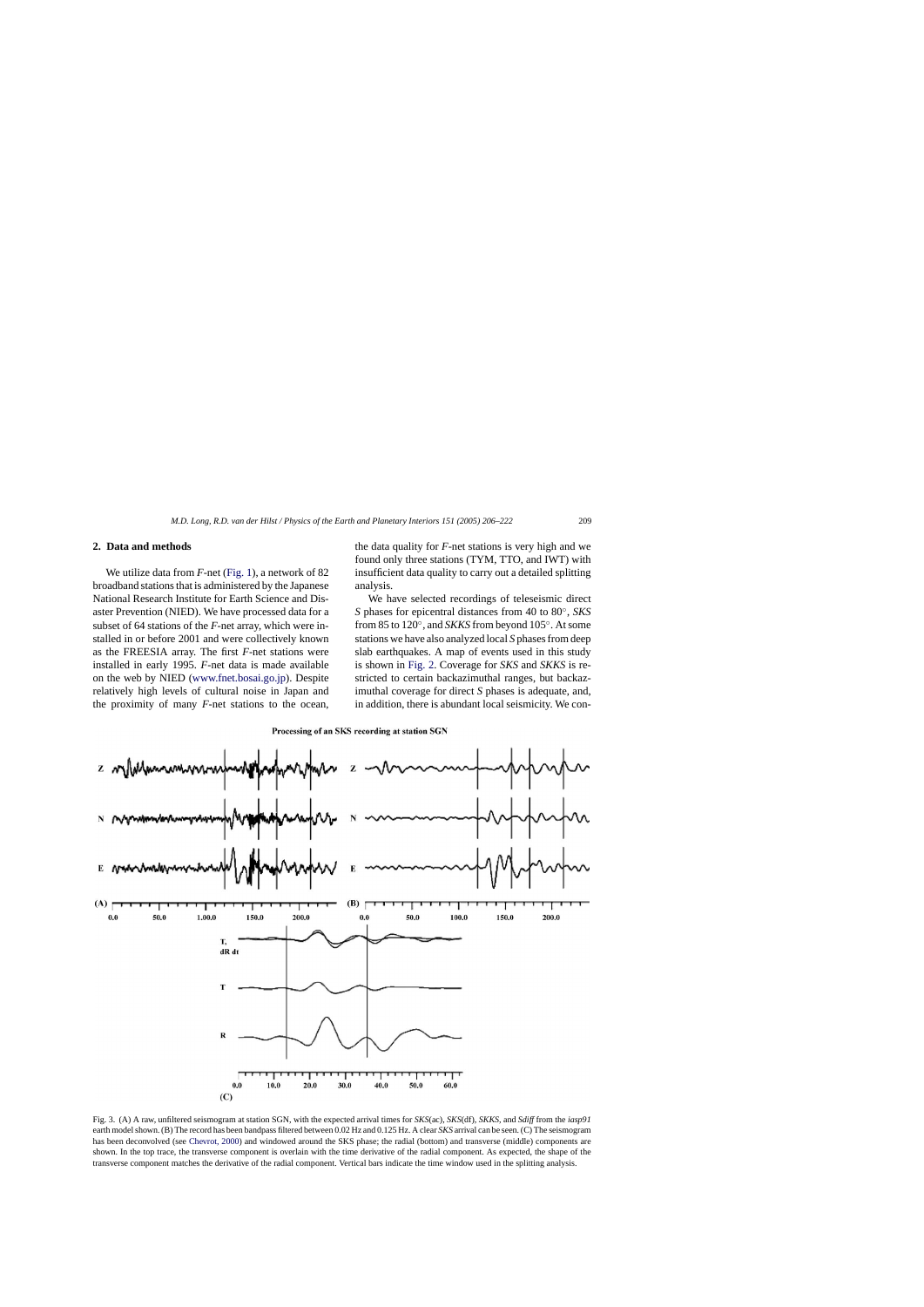<span id="page-4-0"></span>

#### **Splitting at 6 F-net stations**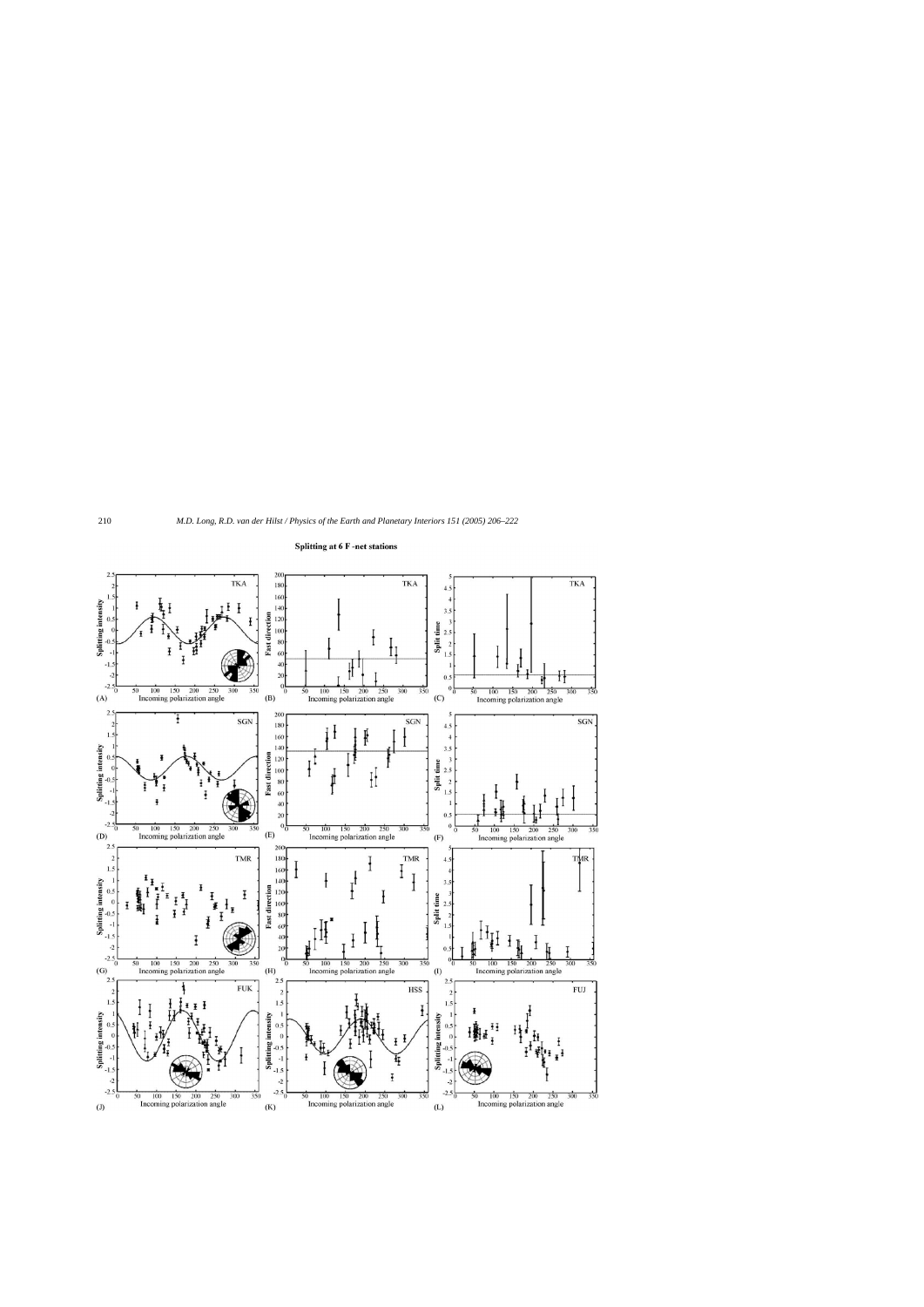sider splitting from these different types of shear wave phases together; these phases take very different raypaths through the mantle and/or core, but they sample the region beneath the stations in a very similar way. A justification for this approach, which has been followed by previous studies (e.g., [Hartog and Schwartz, 2000\),](#page-15-0) is contained in Section [4.1. F](#page-7-0)or teleseismic *S* phases, we restrict our search to deep (>200 km) events to reduce contamination from near-source anisotropy. For direct *S* phases, the polarization vector of the incoming wave is determined directly from the seismogram by measuring the direction of maximum polarization [\(Vidale,](#page-16-0) [1986\).](#page-16-0) We apply a four-pole Butterworth bandpass filter with corner frequencies at 0.02 Hz and 0.125 Hz to the data, and window around the phase of interest based on the predicted traveltimes from the *iasp91* earth model ([Kennett and Engdahl, 1991](#page-15-0)). Records were visually inspected for good signal-to-noise ratio and waveform clarity; we compared the shapes of the radial and transverse waveforms to ensure that energy on the transverse component conforms to expectations for anisotropy. A recording of an *SKS* arrival at station SGN in various stages of processing is shown in [Fig. 3.](#page-3-0)

In order to be able to recognize complex anisotropy better and obtain robust estimates of splitting parameters we use two complementary methods for estimating the shear wave splitting parameters  $\varphi$  and  $\delta t$  (the polarization direction of the fast shear arrival and the time separation between the orthogonal components, respectively). For a detailed explanation of the splitting methods used we refer to [Long and van der Hilst](#page-15-0) [\(in press\), b](#page-15-0)ut for the sake of completeness we summarize them here. The cross-correlation method [\(Fukao,](#page-15-0) [1984,](#page-15-0) and others; we use the implementation due to [Levin et al., 1999](#page-15-0)) yields an estimate of  $\varphi$  and  $\delta t$ from the horizontal components of a single seismogram by grid-searching for the inverse splitting operator that maximizes the similarity in the pulse shapes of the corrected horizontal seismogram components (which therefore maximizes their cross-correlation). The second method, due to [Chevrot \(2000\),](#page-15-0) uses the variation of the amplitudes of the transverse components with incoming polarization angle (which for core-refracted phases such as *SKS* is equivalent to the backazimuth). For a homogenous layer of anisotropy with a horizontal axis of symmetry the amplitude of the transverse seismogram component  $T(t)$  is given by:

$$
T(t) \approx -\frac{1}{2} (\delta t \, \sin 2\beta) \, R'(t)
$$

where  $R'(t)$  is the time derivative of the radial waveform and  $\beta$  is the angle between the incoming polarization vector  $p$  and the fast direction  $\varphi$ . The ratio of the transverse amplitude to the amplitude of the time derivative of the radial component as a function of incoming polarization angle is known as the splitting vector; in the case of a single horizontal anisotropic layer we can retrieve  $(\varphi, \delta t)$  from the phase and amplitude of the  $sin(2\theta)$  curve that best fits the observed splitting vector. If the anisotropy is more complex, the splitting vector would not show a simple sinusoidal behavior and the  $(\varphi, \delta t)$  determined with the crosscorrelation method would depend on backazimuth (or *p* for direct waves). In this case, the measured splitting parameters are merely "apparent" measurements and must be interpreted with complex anisotropy in mind.

### **3. Splitting results**

# *3.1. Splitting patterns at individual stations*

For each of the 64 *F*-net stations we have measured apparent splitting parameters as a function of incom-

Fig. 4. The results of the splitting analysis using the [Chevrot \(2000\)](#page-15-0) method (A) along with measured fast directions (B) and split times (C) using the cross-correlation method, for station TKA. In panels (D–F) and (G–I), we show the results for stations SGN and TMR, respectively. In panels (J–L), we display the [Chevrot \(2000\)](#page-15-0) results only for stations FUK, HSS, and FUJ. All error bars are  $2\sigma$ . All plots of the Chevrot splitting vector include a rose diagram (inset) showing the distribution of fast directions found with the cross-correlation method. Gray bars on the rose diagram indicate the best fit from the [Chevrot \(2000\)](#page-15-0) method. Direct *S* phases are marked with a circle; core-refracted phases are marked by a triangle. Each plot shows the relevant splitting parameter plotted against the incoming polarization angle, which is equivalent to the backazimuth for *SK*(*K*)*S* phases. For direct *S* phases, the polarization angle (0–180°) was measured directly from the seismogram. Measured polarization angles for events with a backazimuth in the range 90–270◦ were then adjusted by adding 180◦, so that events with similar polarizations but widely different polarizations will plot 180° apart. This convention makes the splitting patterns easier to visualize, but in no way changes their interpretation.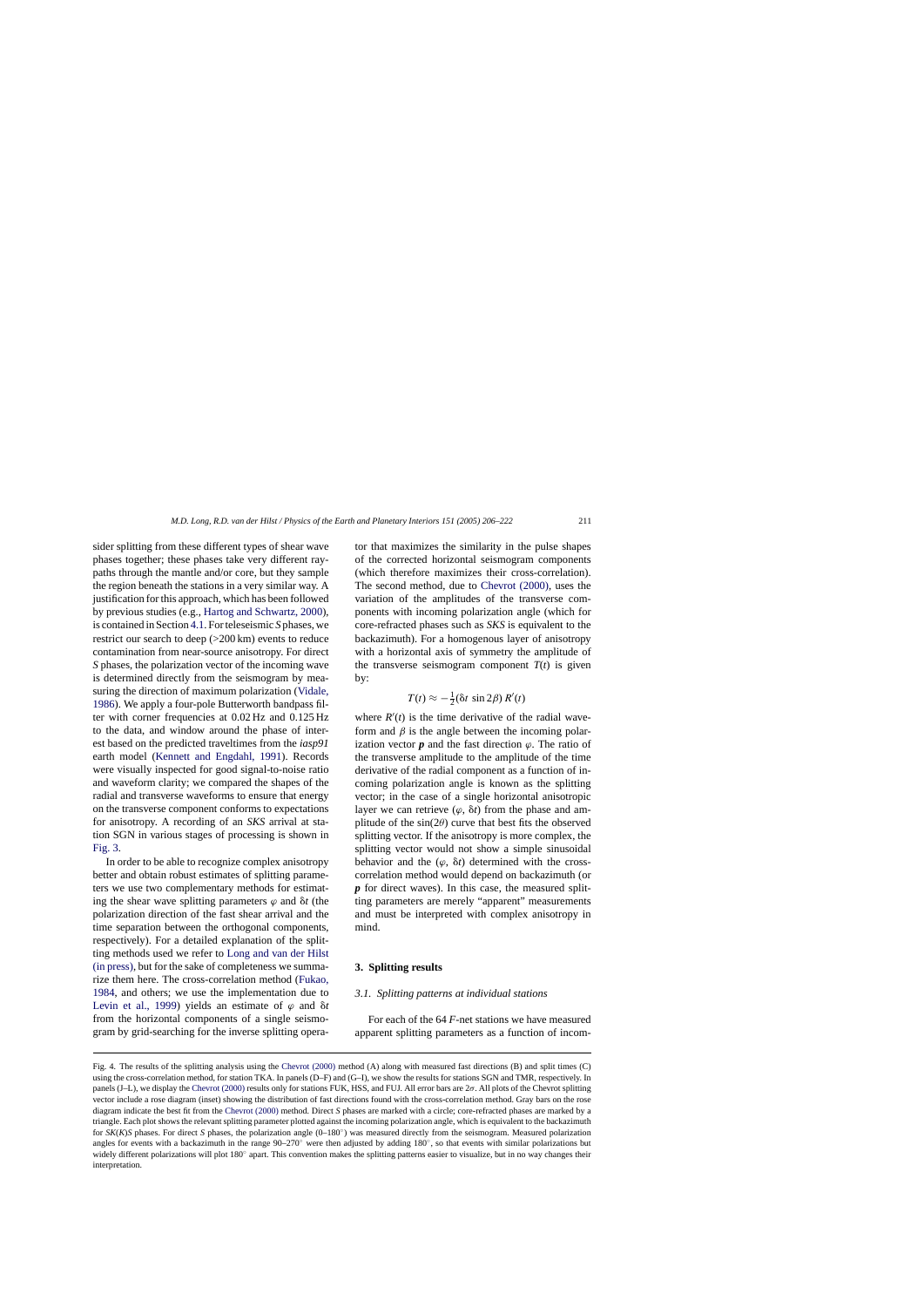<span id="page-6-0"></span>ing polarization angle. Because of the excellent data coverage, with some stations having as many as 55 good recordings, we are able to characterize the splitting patterns in great detail. For six stations (marked on [Fig. 1\),](#page-2-0) which are representative of the wide range of splitting behavior present at *F*-net stations, we show in [Fig. 4](#page-4-0) the results of both the [Chevrot \(2000\)](#page-15-0) and the cross-correlation method. It is obvious from a visual inspection of [Fig. 4](#page-4-0) that a wide range of splitting behavior is observed at *F*-net stations. For stations FUK and TKA (see [Fig. 1](#page-2-0) for station locations) the [Chevrot \(2000\)](#page-15-0) splitting vector is fit very well with a sin(2 $\theta$ ) curve, and the measured fast directions  $\varphi$ and split times  $\delta t$  obtained from the cross-correlation method show no systematic variation (and little scatter) with incoming polarization azimuth. The average splitting parameters obtained with the cross-correlation method agree well with the  $(\varphi, \delta t)$  retrieved from the [Chevrot \(2000\)](#page-15-0) splitting vector. At stations TMR and FUJ, however, the measured splitting patterns are strikingly different from the simple splitting behavior at FUK and TKA. Although there is ample evidence for splitting and, therefore, for anisotropy, significant variations in apparent splitting with incoming polarization angle are present in both the [Chevrot \(2000\)](#page-15-0) and crosscorrelation measurements. These observations suggest that the anisotropy beneath TMR and FUJ is complicated. The remaining two stations shown in [Fig. 4, S](#page-4-0)GN and HSS, exhibit splitting behavior that is somewhat in between the two endmember cases; at both of these stations there is significant variation in measured splitting parameters with incoming polarization azimuth, but a significant part of the splitting signal appears to be consistent with a simple anisotropic model, and it is possible to find average splitting parameters that explain the main features of the splitting pattern.

# *3.2. Geographical variations in splitting parameters*

We synthesize our database of over 1900 splitting measurements into a map of geographical variations of shear wave splitting for *F*-net. This map is shown in Fig. 5, along with contours of Wadati–Benioff seismicity at 100 km intervals. We have somewhat arbitrarily divided the stations into four categories: (I) splitting behavior consistent with a single horizontal anisotropic layer (e.g., FUK and TKA, [Fig. 4\);](#page-4-0) (II) splitting pat-





Fig. 5. (a) A map of the types of splitting behavior observed at *F*-net stations. At stations marked with a black square, the splitting behavior is Category I (see text) and is consistent with a simple anisotropic model. Category II stations are marked with a black triangle. At stations marked with a gray circle, the splitting behavior is Category III and is inconsistent with a simple model. Category IV stations, for which the data quality is poor, are marked with an open diamond. (b) A map of fast directions at *F*-net stations. We plot a fast direction for all Category I and Category II stations.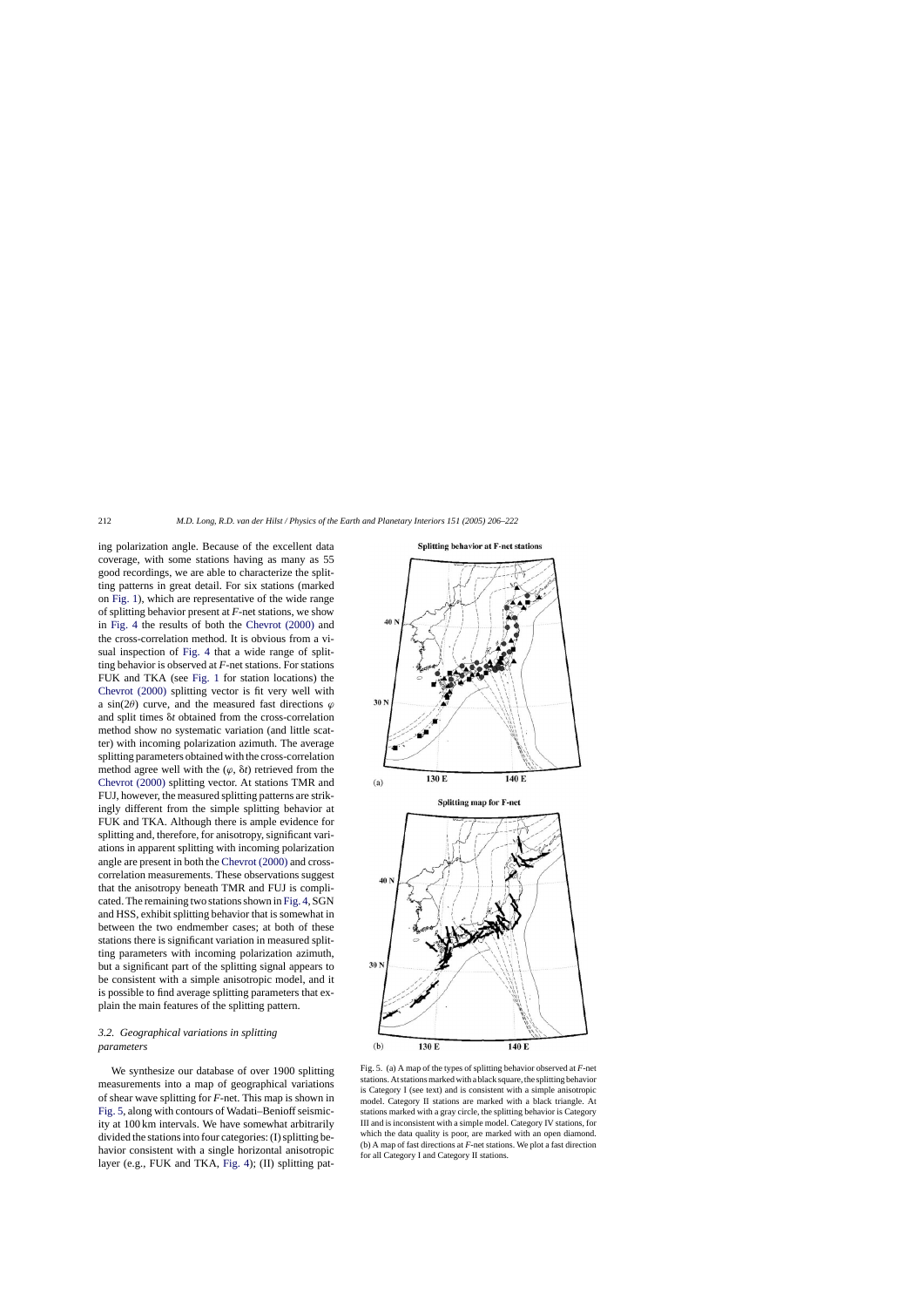<span id="page-7-0"></span>tern deviates from a simple anisotropic model, but meaningful average splitting parameters can still be extracted (e.g., SGN and HSS, [Fig. 4\);](#page-4-0) (III) evidence of anisotropy, but splitting pattern deviates strongly from the predictions of a simple model and complex anisotropic structure is very likely present (e.g., TMR and FUJ, [Fig. 4\);](#page-4-0) (IV) data quality is insufficient. Category II can be thought of as an "intermediate" category between "simple" (Category I) and "complex" (Cat-

egory III) stations. For stations in Category II we do compute average splitting parameters and we do expect them to have physical meaning, but we recognize that there is probably a slight deviation from a perfectly simple, homogeneous, single-layer anisotropic model. For example, it could imply an anisotropic layer with a slight dip, or a two-layer model where one layer is much thicker and/or more anisotropic than the other. We recognize that by computing average splitting parameters for Category II stations we are missing some subtle aspects of the anisotropy beneath the station. This is why we carefully distinguish between Category I and Category II stations and invest a greater degree of confidence in the average splitting parameters for Category I stations. For all stations in Category I and Category II, the average fast direction is indicated on the splitting map [\(Fig. 5\).](#page-6-0) A summary of splitting behavior at all *F*-net stations can be found in the [Appendix A, b](#page-14-0)oth in table form [\(Table A.1\)](#page-14-0) and as a plot of circular histograms (rose diagrams) showing the distribution of measured fast directions at each station ([Fig. A.1\).](#page-13-0)

The splitting map for the *F*-net network exhibits several intriguing geographical variations. First, there is much variability in the character of splitting behavior from station to station, and in some regions shear wave splitting changes dramatically over lateral distances as small as 50 km. A Fresnel zone argument (e.g., [Alsina and Snieder](#page-15-0)*,* 1995) would suggest that at least some of the observed signal has a shallow mantle origin. In the southernmost part of the array, along the Ryukyu arc, the fast directions are consistently trenchparallel. Moving northward along the array into the central Kanto-Tokai region, the splitting behavior becomes more complicated and small-scale spatial variations become more pronounced. Both the measured fast directions and the character of splitting patterns vary rapidly over this part of the network, although many stations in the central part of the array exhibit a fast direction trending roughly NW–SE. In northern Honshu, nearly all stations exhibit a higher degree of complexity than the stations in the southern part of the array, which coincides geographically with the complex morphology of the Marianas–Japan–Kuril slab compared to the simple morphology of the Philippine slab. In the northernmost part of the array, on Hokkaido, the fast directions seem to rotate from trench-parallel for stations vertically above the 100 km depth contour of the slab, to trench-perpendicular for stations located farther to the northwest of the trench.

#### **4. Discussion**

# *4.1. The range of splitting behavior at F-net stations: implications for deformation*

At several *F*-net stations we observe splitting patterns that are consistent with a single horizontal anisotropic layer, but most stations exhibit more complexity. Some of this complexity may be due doublelayer anisotropy, e.g., beneath SGN. The range in splitting behavior observed at *F*-net stations argues for a range of possible anisotropic structures beneath the Japanese islands, and for a range of deformation styles or geometries. In some areas, most notably the Kanto-Tokai region where slab morphology is most complicated, stations that are separated by less than 70 km often exhibit totally different splitting behavior. This could be attributed to very shallow anisotropy, based on a Fresnel zone argument [\(Alsina and Snieder, 1995;](#page-15-0) [Favier and Chevrot, 2003\), o](#page-15-0)r it could be a consequence of lateral heterogeneity in anisotropic structure on very short length scales. In other areas, most strikingly along the Ryukyu arc, we observe splitting patterns that are remarkably consistent over ∼700 km length scales. This geographic coherence in splitting behavior is likely a result of large-scale coherence of upper mantle flow patterns or other anisotropy-generating mechanisms.

# *4.2. Does splitting result primarily from upper mantle anisotropy?*

Because shear wave splitting is a path-integrated measurement, without additional information it is impossible to deduce the location of the anisotropy along the path from a single measurement. We explain here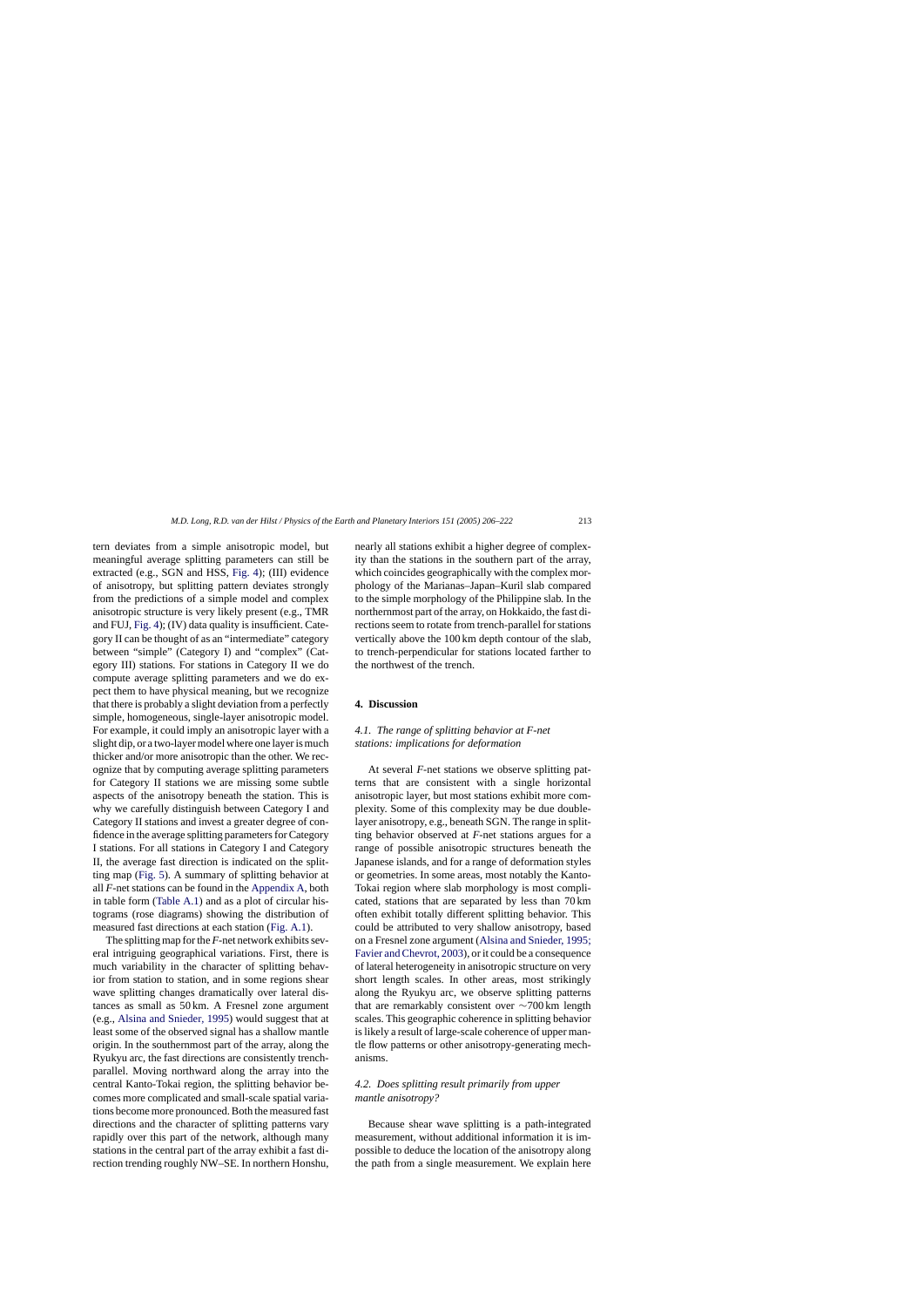why we neglect contributions from the crust, the lower mantle, and near-source structure.

First, we note that although the ray geometry for the different types of phases used (*S*, *SKS*, and *SKKS*) are quite different, their raypaths through the anisotropic upper mantle beneath the array are nearly identical and they sample the anisotropic region in nearly the same way. It is probable that our measurements contain some signal from crustal anisotropy, as crustal rocks are often anisotropic and can frequently have intrinsic shear wave anisotropy approaching ∼50% (e.g., [Crampin, 1977\).](#page-15-0) However, the split times attributed to crustal anisotropy are typically much smaller than those attributed to upper mantle anisotropy ([Silver, 1996; Savage, 1999](#page-16-0)) due to the much shorter path lengths in the crust compared to those in the upper mantle. [Kaneshima \(1990\)](#page-15-0) studied shear wave splitting due to crustal anisotropy in Japan and found split times less than 0.2 s, and typically less than 0.1 s. We typically see a much larger split time (e.g., 0.70–1.5 s) at *F*-net stations, but we acknowledge that a small amount of contamination from crustal anisotropy is possible and, perhaps, likely.

Another possible source of contamination is a contribution from anisotropy in the lower mantle. We view this possibility as unlikely for two reasons. First, previous studies of mineral physics and seismological results ([Meade et al., 1995; Niu and Perez, 2004\)](#page-16-0) argue that most of the splitting of *SKS*-type phases, which travel from the core-mantle boundary to the surface on their receiver-side leg, can be attributed to upper mantle anisotropy beneath the receiver, with negligible contribution from  $D''$ , the lower mantle, and the transition zone. A more persuasive argument comes from the dataset itself. We have used a similar geographical distribution of events at each *F*-net station, and the rays traveling from a given event to each station in the network have similar (and long) path lengths in the lower mantle. If lower mantle anisotropy made a significant contribution to teleseismic shear wave splitting, then we would see a great deal of coherence among the shear wave splitting patterns at each station. Instead, we observe that stations separated by short distances (∼100 km) often have completely different splitting patterns. This argues against a systematic contribution to the anisotropic signal from the lower mantle.

Next we consider possible contributions from nearsource anisotropy. Because most of the phases in our dataset are direct *S* phases, this is a serious concern. In order to reduce the contamination by anisotropy in the shallow mantle near the source we restrict our dataset to events with hypocenter depths greater than 200 km. However, anisotropy has been inferred to exist to depths as great as 400 km or perhaps deeper in subduction zone environments (e.g., [Fouch and Fischer, 1996;](#page-15-0) [Fischer and Wiens, 1996\).](#page-15-0) If anisotropy near the deep sources considered has a detectable effect on our splitting measurements, we would expect (1) that this effect is similar for all stations of the array since the range of wave vectors associated with the deep events considered in our study is fairly small and (2) that omitting data from deep events would alter the inferred splitting parameters. We have investigated the possibility of both types of expression. First, we investigated for each deep earthquake the pattern of splitting parameters across the array. Only one deep event (beneath Tonga) produced a spatially coherent signal, with splitting of ∼1.5 s and a roughly N–S fast direction. To reduce possible bias from near-source anisotropy from this event, we discarded data from this event. Any remaining long wavelength imprint due to distant source-side structure is unlikely to influence the character of the short wavelength variations of splitting parameters across the array. Second, we subdivided the set of deep events into four geographic regions and two depth ranges, and we inspected the effect on the splitting pattern at station HSS of omitting data from any of these source regions. The results of this test are presented in [Fig. 6. I](#page-9-0)n general, removal of data from different groups of events does not significantly change the inferred splitting parameters for this station. Only one group of intermediate depth (*z* < 400 km) events beneath the Fiji-Tonga region may induce some complexity to the splitting pattern ([Fig. 6\),](#page-9-0) but even here the effect is small compared to the observed spatial changes in splitting parameters along the array. Finally, for stations in the Ryukyu arc we have measured splitting for both teleseismic and local slab events. These two types of measurements give very similar results, which precludes significant contamination from source-side or lower mantle anisotropy (see [Fig. 7\).](#page-9-0)

We conclude, therefore, that most of the splitting signal we observe at *F*-net stations results from anisotropy located in the shallow mantle beneath the re-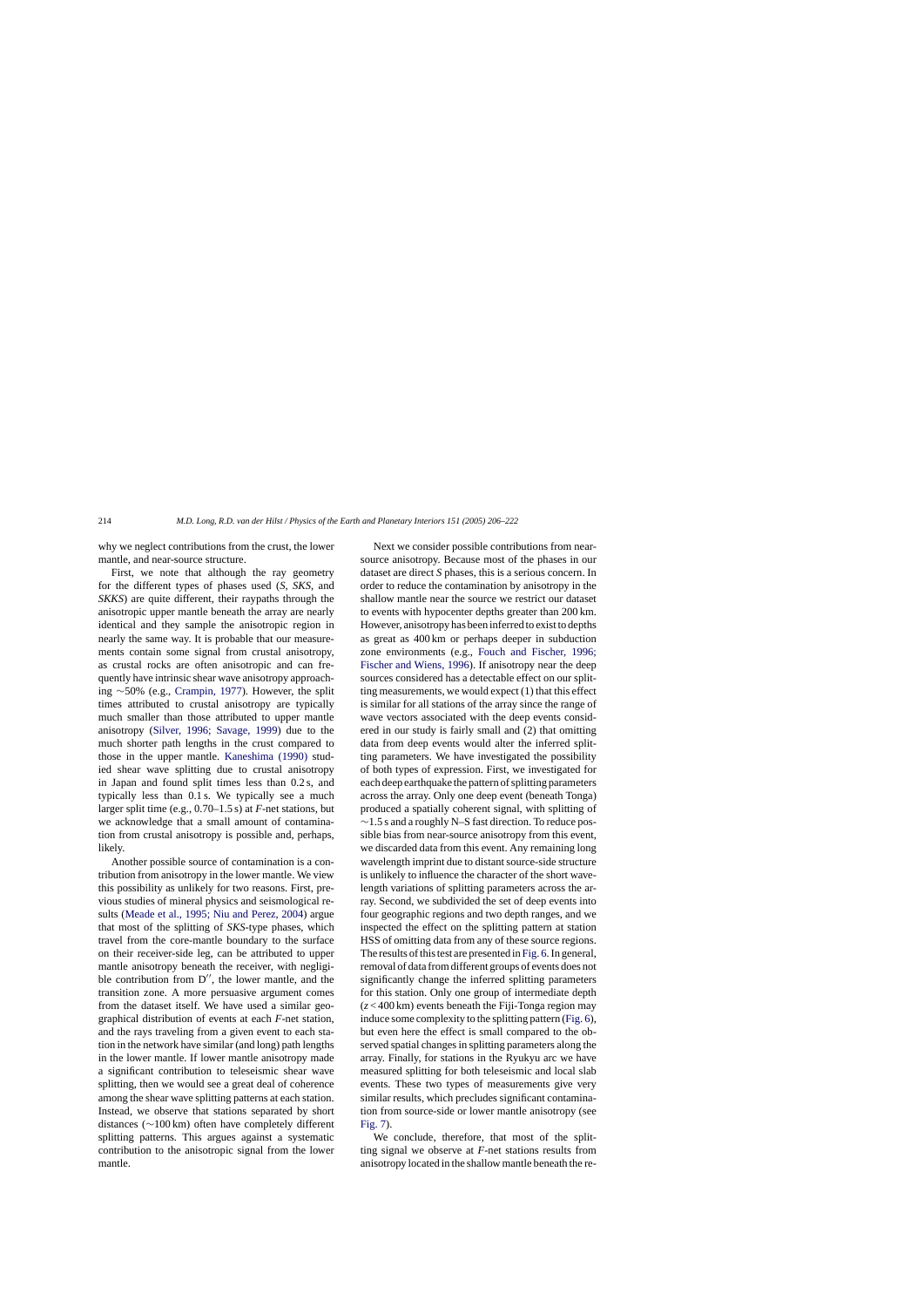<span id="page-9-0"></span>

Fig. 6. (a) A map of the event distribution for station HSS, subdivided into regions used in the hypothesis testing described in Section [4.1. D](#page-7-0)irect *S* events are indicated with circles; black circles indicate events deeper than 400 km, and gray circles indicate events between 200 km and 400 km depth. *SK*(*K*)*S* events are marked with diamonds. (b) The [Chevrot \(2000\)](#page-15-0) splitting vector for station HSS. The splitting intensities for intermediate-depth events in the New Hebrides–Tonga–Kermadec subduction zone are plotted with gray triangles; all other events are plotted with black circles.

150

200

**Incoming polarization angle** 

250

300

350

50

 $\overline{0}$ 

 $(b)$ 

100

ceivers, and that contributions from the crust, the lower mantle, and near-source anisotropy for direct *S* phases are negligible. By implication, data from direct *S* and *SK*(*K*)*S* phases can be interpreted jointly for the purpose of our study.

# *4.3. Is anisotropy located primarily in the lithosphere or the asthenosphere?*

The relative contributions of lithospheric and asthenospheric anisotropy have been hotly debated (see



Fig. 7. (a) The combined teleseismic splitting vector for all Ryukyu arc stations is shown with gray circles. The dark line indicate the best  $sin(2\theta)$  fit to the teleseismic splitting data. Also shown are the splitting results for nine local slab events; these results are plotted in black. (b) For clarity, the individual teleseismic splitting results have been removed and only local events are shown. The  $sin(2\theta)$  fit is the same as shown in (a). Events with hypocenter depths between 50 km and 100 km are plotted as triangles; those deeper than 100 km are plotted as squares. All deep slab events are consistent with as much splitting (or more) than the average teleseismic splitting, while shallower slab events show little or no splitting. These results suggest that anisotropy is concentrated in the deeper part of the superslab mantle.

reviews by [Silver, 1996](#page-16-0) and [Savage, 1999\)](#page-16-0) and it is clear that in some continental regions contributions from both must be considered (e.g., [Simons and van](#page-16-0) [der Hilst, 2003\).](#page-16-0) We cannot rule out contributions from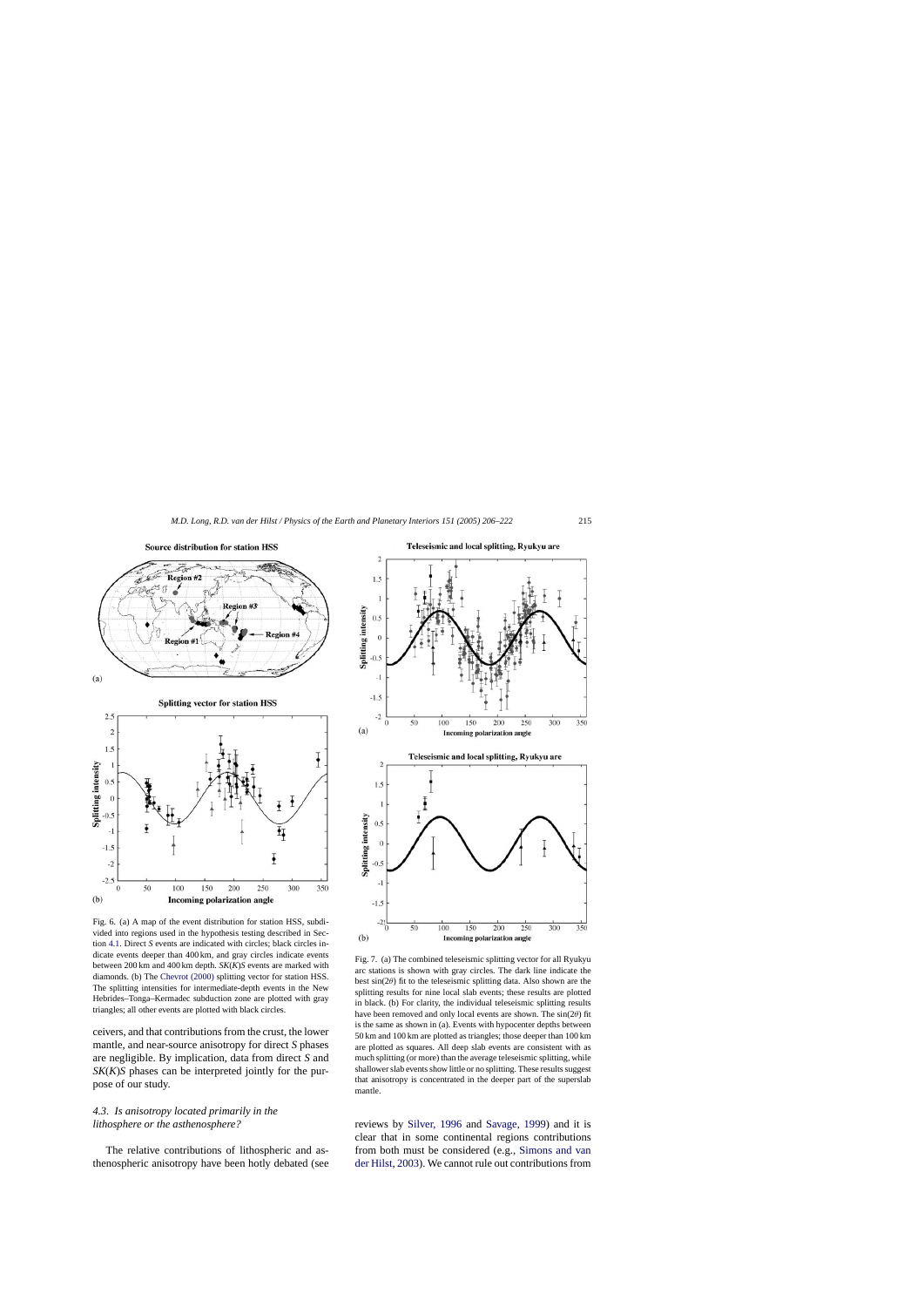the lithosphere, but for the current presentation of the results we assume that asthenospheric anisotropy contributes significantly to splitting observed at *F*-net. First, the magnitude of the splitting times for *F*-net stations (often larger than 1 s) may be difficult to explain with lithospheric anisotropy alone, but would be consistent with the large deformation that can be expected at subduction zones. Second, there is significant observational evidence for an asthenospheric component in subduction zones worldwide (e.g., [Fischer et al., 1998;](#page-15-0) [Fischer and Wiens, 1996; Fouch and Fischer, 1996;](#page-15-0) [Smith and Fouch, submitted for publication; Peyton](#page-15-0) [et al., 2001, a](#page-15-0)nd others). Furthermore, for stations that are consistent with a simple anisotropic model [\(Fig. 5\)](#page-6-0) we expect that there is either little contribution from lithospheric anisotropy or that the lithospheric and asthenospheric fast directions are closely aligned. The complexity observed at other stations could be due to a lithospheric contribution, however, and in our future modeling of the splitting parameters both the lithospheric and asthenospheric contributions will be investigated more quantitatively.

# *4.4. Interpretation of F-net splitting in terms of tectonic features*

Perhaps the most striking feature of the *F*-net splitting map is the consistently trench-parallel fast directions along the Ryukyu arc [\(Fig. 5\).](#page-6-0) It is worth noting that both trench-perpendicular and trench-parallel fast directions associated with subduction zone anisotropy have been observed in different parts of the world (e.g., [Fouch and Fischer, 1996; Smith et al., 2001; Park and](#page-15-0) [Levin, 2002; Levin et al., 2004\).](#page-15-0) Three possible mechanisms have been suggested to generate trench-parallel fast directions above a subduction zone: trench-parallel flow above the slab, due to transpression of the overlying mantle wedge [\(Mehl et al., 2003\)](#page-16-0), trench-parallel flow beneath the slab due to slab rollback or a similar mechanism ([Peyton et al., 2001\)](#page-16-0) or corner flow in the mantle wedge induced by viscous coupling with the downgoing slab, along with the presence of an "exotic" deformation-induced LPO pattern [\(Jung and Karato,](#page-15-0) [2001; Holtzman et al., 2003\).](#page-15-0)

In an attempt to determine which of the above possibilities is most plausible we measured splitting from local events beneath the Ryukyu stations and compared the observed splitting from local events to the teleseismic splitting patterns ([Fig. 7\).](#page-9-0) While the usefulness of this comparison is limited by the number of local events located directly beneath Ryukyu stations, this comparison seems to rule out significant contributions from anisotropy beneath the slab. Additionally, it seems difficult to explain anisotropy in the mantle wedge with trench-parallel flow due to transpression, as the convergence direction at the Ryukyu arc is nearly perpendicular to the strike of the trench. Therefore, it seems that corner flow coupled with "unusual" LPO is the most likely mechanism for the trench-parallel fast directions in the southernmost part of the array.

A second striking feature in our dataset is the apparent rotation of the fast direction from trench-parallel close to the trench to trench-perpendicular farther inland; this is observed very clearly at Hokkaido stations and is also present in the transition from northern Ryukyu stations to southern Kyushu stations [\(Fig. 5\).](#page-6-0) It has been suggested by [Karato \(2004\)](#page-15-0) that such a rotation could be associated with the spatial variations in water content and/or stress conditions. [Karato \(2004\)](#page-15-0) hypothesized that the rotation can be explained by simple corner flow in the mantle wedge, in which the primary flow direction is trench-parallel, in combination with so-called "Type B" olivine LPO associated with high stress and/or high  $H_2O$  content ([Jung and Karato,](#page-15-0) [2001\) c](#page-15-0)lose to the trench. Farther away from the trench, either the mantle material is dehydrated or the prevailing stress conditions are lower, and a "Type A" olivine LPO pattern is established. An alternate hypothesis is that the rotation is associated with complicated flow patterns in the upper mantle, perhaps associated with the kink in the Pacific slab beneath Hokkaido and associated with the confluence of the Pacific and Philippine slabs beneath southern Kyushu. Without further modeling we cannot distinguish between these two hypotheses but we note that the rotation from trenchparallel fast directions close to the trench to trenchperpendicular away from the trench that we observe in our *F*-net dataset has been observed in other subduction systems (e.g., [Smith et al., 2001; Margheriti et al., 1996;](#page-16-0) [Nakajima and Hasegawa, 2004\),](#page-16-0) although the opposite trend has also been observed ([Levin et al., 2004\).](#page-15-0)

A third striking feature of our splitting dataset is the character of splitting patterns at stations in northern Honshu ([Fig. 5\).](#page-6-0) The stations in northern Honshu and southernmost Hokkaido exhibit splitting patterns that are more complicated than a simple anisotropic model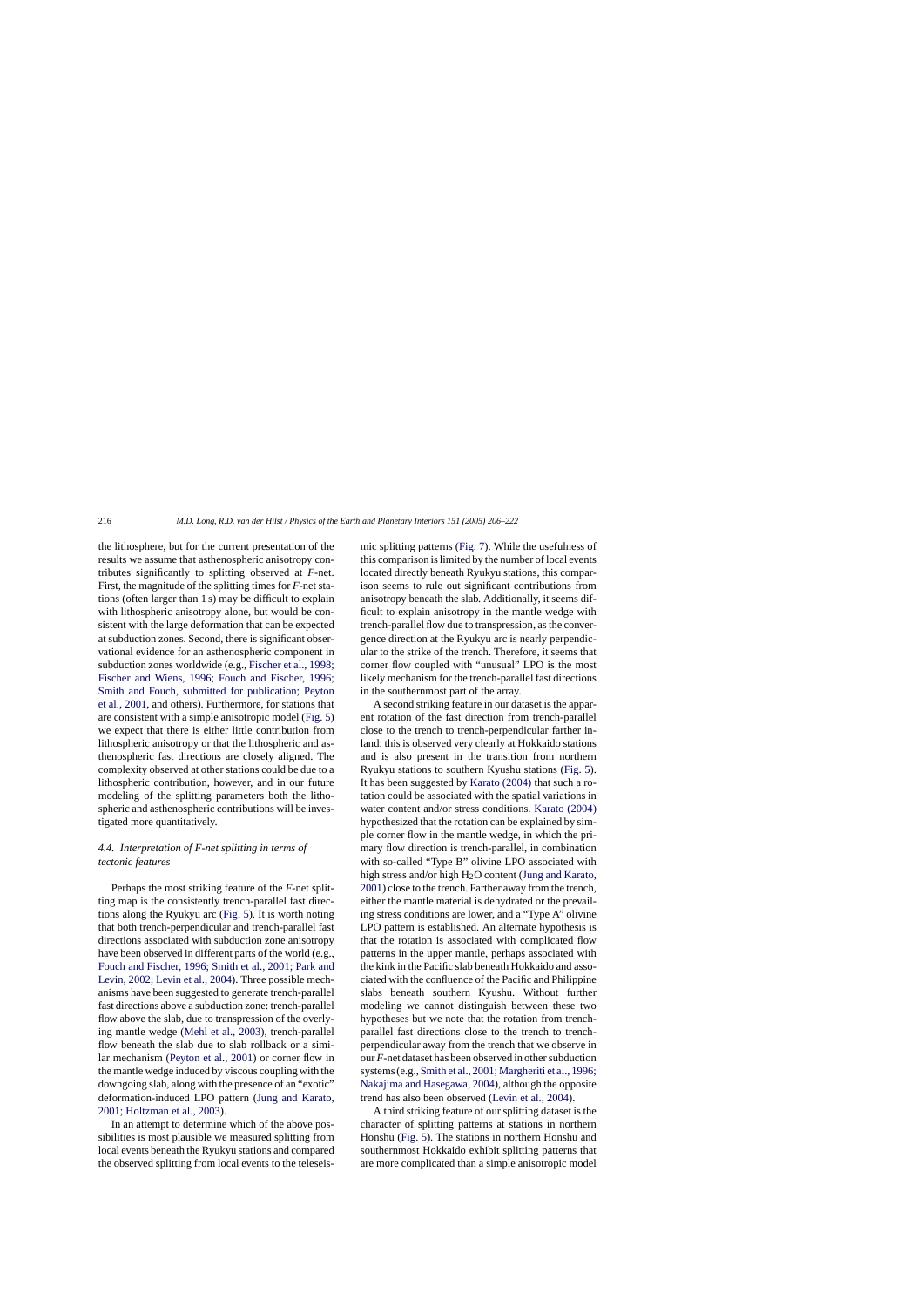### *4.5. Implications for other subduction zones*

Our investigation has shown that the majority of *F*-net stations exhibit variations in measured splitting parameters with backazimuth and/or incoming polarization direction that are inconsistent with a simple anisotropic model. We emphasize the danger of interpreting a single splitting measurement at one of these stations in terms of mantle anisotropy. For stations with complicated splitting patterns, the splitting parameters inferred from a single *SK*(*K*)*S* or teleseismic *S* wave arrival can be misleading and the interpretation must be based on of a large number of measurements covering a range of backazimuths and/or incoming polarization azimuths. At *F*-net stations, complicated splitting patterns at individual stations are commonplace; in fact, stations that exhibit splitting patterns consistent with a simple anisotropic model are the exception rather than the rule. It seems likely that complex splitting is common in other subduction zones and in other tectonically complicated regions. Therefore, caution should be exercised when interpreting a single splitting measurement in terms of upper mantle anisotropy at stations that overlie complex tectonic structure.

#### *4.6. Comparison with previous studies*

Two recent studies have investigated the splitting of local *S* phases due to upper mantle anisotropy at Japanese stations. [Smith and Fouch \(submitted fo](#page-16-0)r [publication\)](#page-16-0) used data from local slab events beneath a subset of the *F*-net stations, while [Nakajima and](#page-16-0) [Hasegawa \(2004\)](#page-16-0) exploited data from shallow and intermediate-depth earthquakes measured at shortperiod stations of the Hi-net array, which is also operated by NIED. A direct comparison of local and teleseismic splitting is difficult, but we find several points of agreement between the main features of our dataset and these two studies.

The work of [Smith and Fouch \(submitted f](#page-16-0)or [publication\)](#page-16-0) focused on a subset of the *F*-net network and covered the area from roughly 32 to 36◦N and 134 to 138◦W (see [Fig. 1\).](#page-2-0) Their dataset covers events

Fig. 8. The splitting vectors for five northern Honshu stations (IYG, GJM, KSN, KSK, and SBT) are plotted with different symbols and shading. Although the splitting patterns are clearly inconsistent with a simple anisotropic model, they are coherent over long length scales.

would allow; however, the patterns at these stations are coherent over long spatial length scales (shown in Fig. 8). The splitting patterns obtained using the [Chevrot \(2000\)](#page-15-0) method exhibit significant departure from a simple  $sin(2\theta)$  variation; in fact, a  $sin(\theta)$  periodicity seems to dominate the signal. This may indicate the presence of a dipping axis of anisotropic symmetry ([Chevrot, 2000; Chevrot and van der Hilst,](#page-15-0) [2003\),](#page-15-0) but more detailed forward modeling is needed to confirm this interpretation. The presence of a dipping axis of symmetry would be consistent with the dominant tectonic feature beneath this group of stations, the westward-dipping Pacific slab.

Finally, we emphasize that in the region under study a rapid spatial variation in observed splitting patterns is usually correlated with complexity in slab morphology. In locations, where the slab morphology is simple, such as along the Ryukyu arc or beneath northern Honshu, the splitting behavior is generally consistent among stations separated by several hundred kilometers. Sections of the array where splitting behavior changes rapidly between stations separated by ∼70 km or less, such as the Kanto-Tokai region, or where splitting behavior at individual stations is usually more complicated than a simple anisotropic model would allow, such as Hokkaido, are generally located above areas of complicated slab morphology [\(Fig. 5\).](#page-6-0) This correspondence

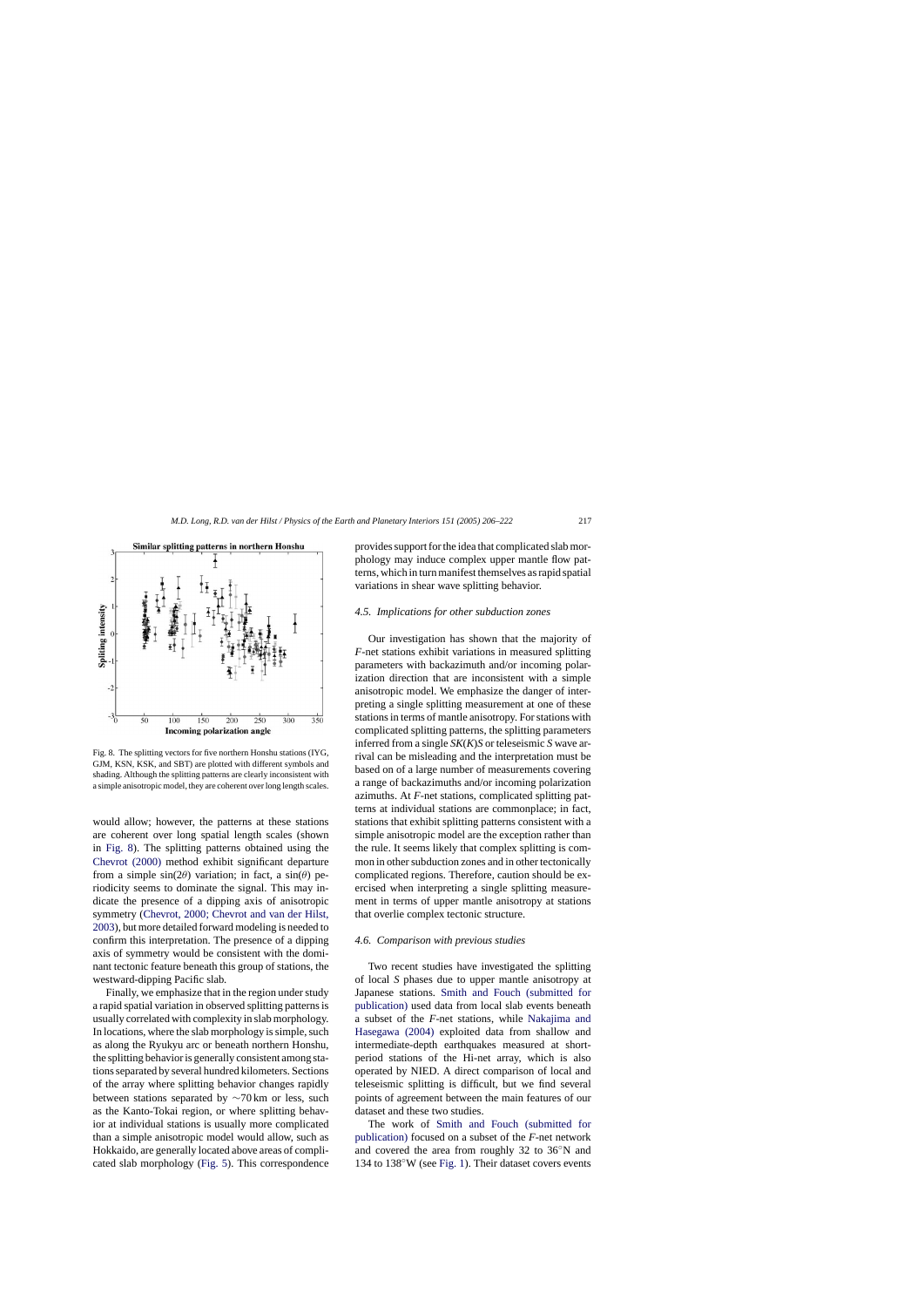with hypocentral depths ranging from approximately 25 km to nearly 500 km. The three main features of their dataset that are consistent with our work are as follows. First, they find fast directions that trend consistently NW–SE at a group of stations in the southern Kanto-Tokai region (OHS, KNY, and NAA). We find similar NW–SE fast directions at stations KNY and NAA, as well as nearby stations HKW and KNM. Secondly, they identify a region to the southwest of the NW–SE trending fast directions where fast directions trend approximately perpendicular, to the SW–NE. This is consistent with our results for stations TGA and ISI in this region. Finally, [Smith and Fouch \(submitted for](#page-16-0) [publication\)](#page-16-0) note a consistent increase in the measured splitting time with increasing hypocenter depth, with the largest split times (associated with events from 400 to 500 km depth) of approximately 1 s. Although we lack such depth resolution, their results for deep events are quite consistent with the average split times we obtain from teleseismic events at the stations in their study region, which range from  $\sim$ 0.6 s to  $\sim$ 1.0 s.

The work of [Nakajima and Hasegawa \(2004\)](#page-16-0) focuses on a region beneath the southern part of Tohuku, covering the area from roughly 36 to 39◦N and 138 to 142◦E. The station density for the Hi-net network is far higher than for *F*-net; there are only 9 *F*-net stations located in the [Nakajima and Hasegawa \(2004\)](#page-16-0) study area compared to approximately 75 Hi-net stations. Moreover, they only consider data from relatively shallow earthquakes, and thus presumably sample the crust and lithosphere only. Notwithstanding these differences, we can make a few observations. First, the Nakajima and Hasegawa (2004) study reveals a striking rotation of fast directions from trench-parallel closer to the trench to trench-parallel farther away from the trench, which is similar to the results obtained in the present study for other areas. This pattern is difficult to discern in our *F*-net results for the southern Tohuku region, perhaps due to the paucity of stations. At the four *F*-net stations in this region for which we obtained reliable fast directions we identified a SW–NE trending fast direction (trench-parallel) for station CHS and NW–SE trending fast direction (trench-perpendicular) at stations HRO, ONS, and KZK. This is consistent with the results of [Nakajima and Hasegawa \(2004\).](#page-16-0) Secondly, we note that the split times we obtained for stations in this region for teleseismic phases (∼0.5–0.9 s) are considerably larger than the highest split times obtained by [Nakajima and Hasegawa \(2004\)](#page-16-0) (0.1–0.4 s). This discrepancy highlights the greater sensitivity to crustal anisotropy in the Shimizu et al. dataset.

# **5. Future work**

We emphasize that the interpretations of the data presented in this paper should be considered as preliminary. We have assembled a large dataset for shear wave splitting and have thoroughly investigated the dependence of measured values for  $(\varphi, \delta t)$  on parameters such as incoming polarization azimuth, but the interpretation of splitting parameters is difficult and inherently non-unique, especially in the presence of complex anisotropic structure. However, we believe that our dataset affords us a chance to characterize more quantitatively the three-dimensional structure of the upper mantle. By bringing to bear more sophisticated forward (numerical modeling of geodynamic processes in the mantle wedge and beneath the slab) and inverse (the inversion of shear wave splitting measurements for three-dimensional anisotropic structure) techniques, we will more fully exploit the splitting dataset we have assembled.

### **6. Summary**

We have assembled and processed a large database of teleseismic shear wave (*S*, *SKS*, and *SKKS*) splitting measurements for the broadband *F*-net array in Japan. For each station we analyzed records covering a wide range of incoming polarization azimuths and incidence angles, and we looked for variations in measured splitting parameters that could be indicative of complex anisotropic structure. Most of the *F*-net stations exhibit splitting behavior that is more complicated than a simple, homogenous, single-layer anisotropic model would allow. We observe two endmember scenarios for geographical variations in splitting behavior. In some parts of the array, most notably the Ryukyu arc, we observe splitting behavior that is consistent between stations over a distance of approximately 700 km. In other parts of the array, most notably the Kanto-Tokai region, splitting behavior changes rapidly, with stations separated by as little as 70 km exhibiting completely different splitting patterns. We cannot rule out a lithospheric contribution but our observations seem most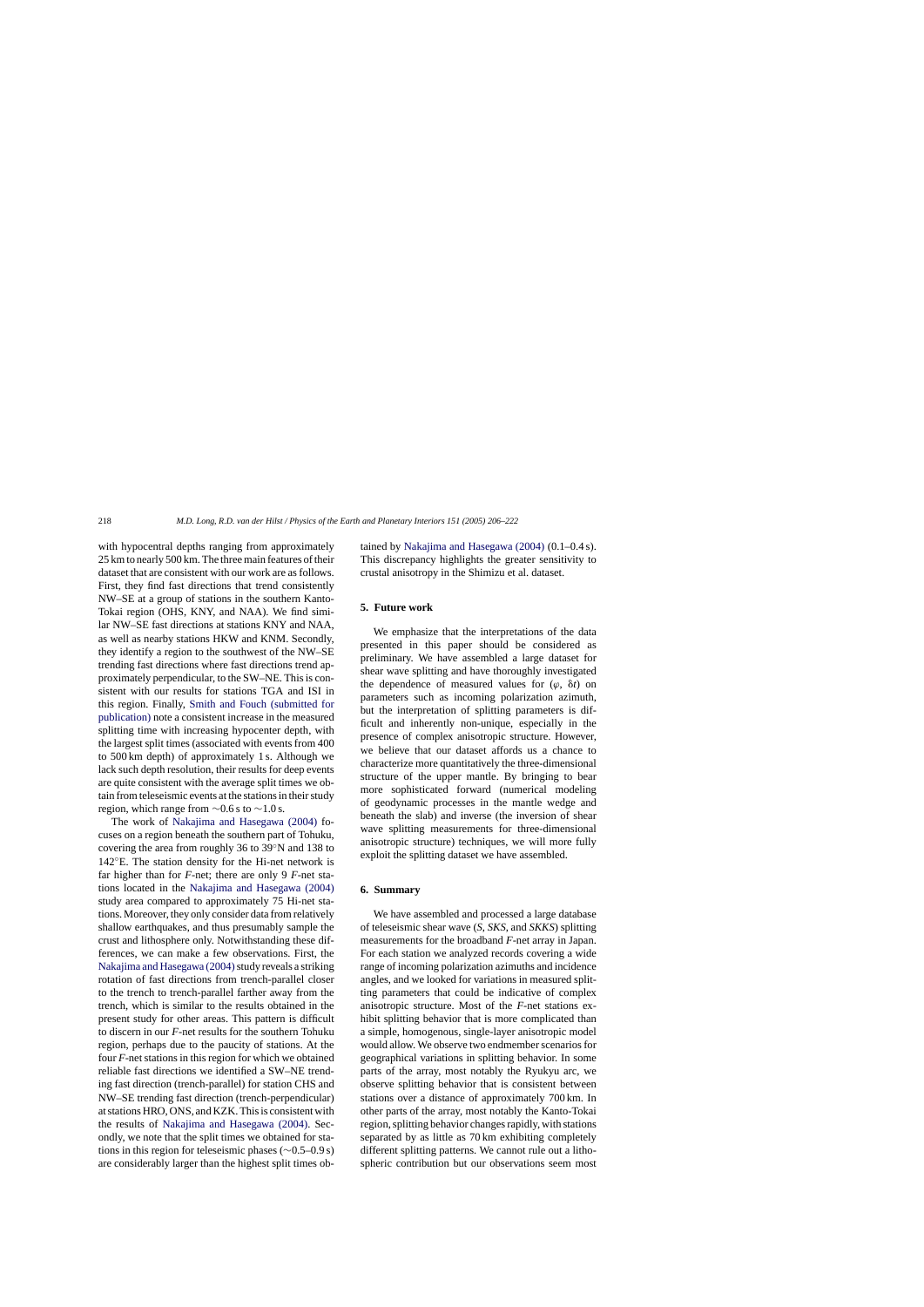<span id="page-13-0"></span>

Fig. A.1. Rose diagrams showing the distribution of fast directions measured with the cross-correlation method at 55 *F*-net stations. For stations in Category I and Category II, the best-fitting fast direction found with the [Chevrot \(2000\)](#page-15-0) method is marked with a gray line. For station locations, categorizations, and best-fitting splitting parameters, see [Table A.1. S](#page-14-0)tations with poor data quality (IWT, TTO, and TYM) are not shown on this figure; rose diagrams for stations TKA, SGN, TMR, FUJ, FUK, and HSS are shown in [Fig. 4.](#page-4-0)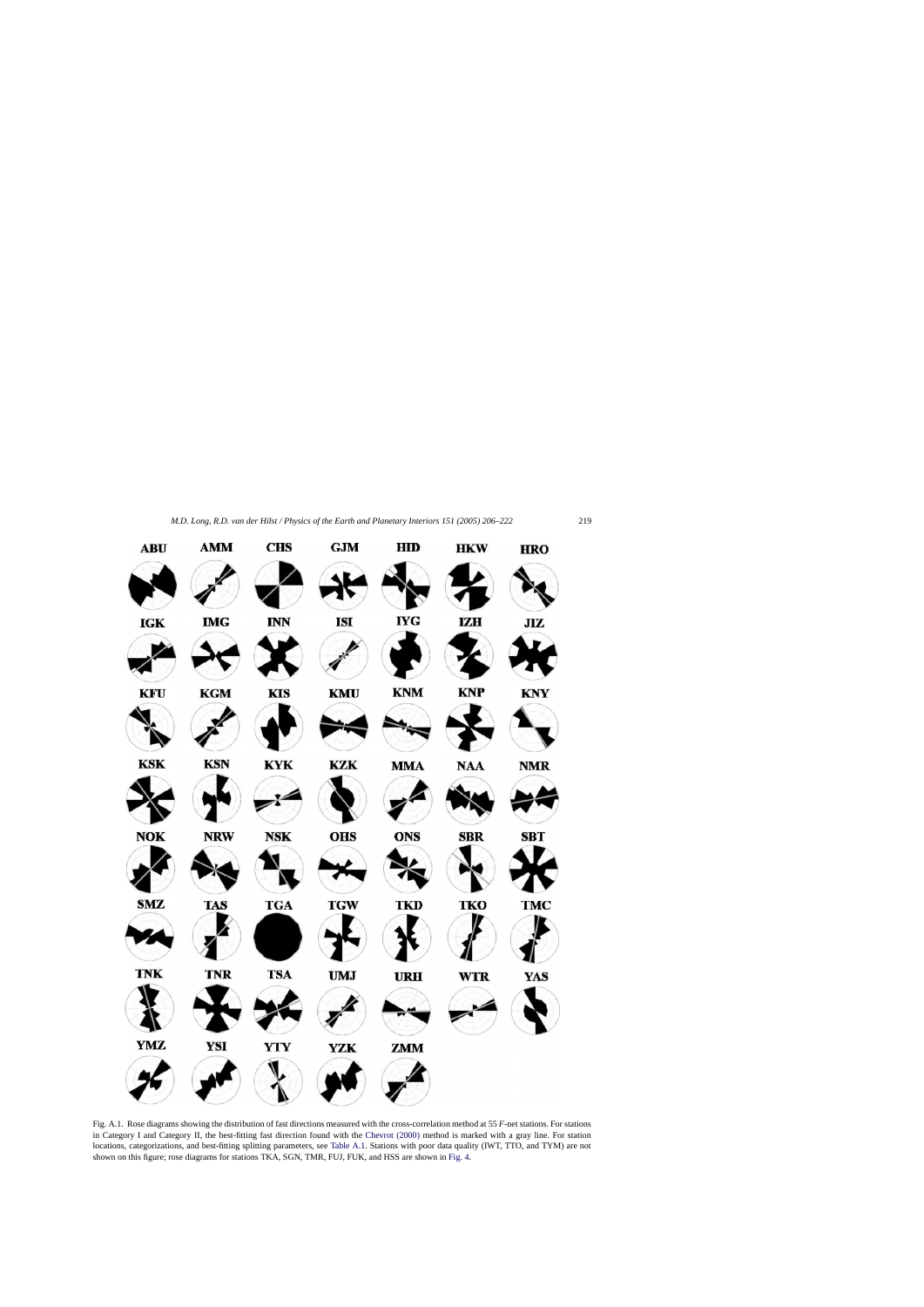Table A.1 (*Continued* )

<span id="page-14-0"></span>consistent with significant complexity in anisotropic structure in the asthenospheric upper mantle beneath much of Japan. Our observations allow several preliminary interpretations in terms of tectonic processes, but the long-term goal of this work is to combine geodynamical modeling and inversion of shear wave splitting measurements to obtain a quantitative model of the three-dimensional anisotropic structure beneath Japan.

### **Acknowledgements**

The authors thank the Japanese National Research Institute for Earth Science and Disaster Prevention for making *F*-net data available and easily accessible, Sebastien Chevrot for assistance with data processing and for providing his splitting codes, and Bill Menke for making his cross-correlation code freely available. The comments of an anonymous reviewer greatly improved the manuscript. This research was supported by NSF grant EAR-0337697 and by an NSF Graduate Research Fellowship awarded to M.D.L.

### **Appendix A**

Here, we provide a summary of our splitting mea-surements at all stations. In [Fig. A.1,](#page-13-0) we plot circular histograms (rose diagrams) showing the distribution of fast directions measured with the cross-correlation method. For all stations in Category I and Category II, the average fast direction measured with the [Chevrot](#page-15-0) [\(2000\)](#page-15-0) method is shown with a gray line. Table A.1 provides station coordinates for all stations as well as best-fitting splitting parameters  $(\varphi, \delta t)$  for stations in Category I and Category II.

Table A.1

| Station coordinates for $F$ -net stations, along with best-fitting splitting |  |
|------------------------------------------------------------------------------|--|
| parameters for all Category I and Category II stations                       |  |

| <b>Station</b> name | Lat   | Lon    | $\varphi$ (°) | $\delta t$ (s) |
|---------------------|-------|--------|---------------|----------------|
| Category I          |       |        |               |                |
| <b>AMM</b>          | 28.15 | 129.30 | 46            | 0.65           |
| <b>FUK</b>          | 32.71 | 128.76 | $-59$         | 1.13           |
| <b>HRO</b>          | 37.22 | 140.88 | $-46$         | 0.38           |
| IGK                 | 24.41 | 124.18 | 53            | 1.10           |
| <b>KFU</b>          | 35.75 | 138.57 | $-34$         | 0.79           |
| <b>KGM</b>          | 26.75 | 128.22 | 47            | 0.58           |

| Station name | Lat   | Lon    | $\varphi$ (°) | $\delta t$ (s) |
|--------------|-------|--------|---------------|----------------|
| <b>ONS</b>   | 36.15 | 138.98 | $-64$         | 0.78           |
| TAS          | 31.19 | 130.91 | 45            | 0.75           |
| TKA          | 31.51 | 130.79 | 52            | 0.63           |
| UMJ          | 33.57 | 134.04 | 56            | 0.78           |
| <b>URH</b>   | 42.93 | 143.67 | 87            | 0.68           |
| WTR          | 34.37 | 136.58 | 70            | 0.56           |
| <b>YTY</b>   | 34.28 | 131.04 | $-20$         | 0.73           |
| ZMM          | 26.23 | 127.31 | 45            | 0.55           |
| Category II  |       |        |               |                |
| <b>CHS</b>   | 35.70 | 140.86 | 43            | 0.73           |
| HID          | 42.82 | 143.41 | $-50$         | 0.28           |
| HSS          | 42.96 | 141.23 | $-37$         | 0.78           |
| ISI          | 34.06 | 134.46 | 50            | 0.33           |
| KMU          | 42.24 | 142.97 | $-79$         | 0.59           |
| <b>KNM</b>   | 35.72 | 137.18 | -74           | 1.10           |
| KNY          | 34.87 | 138.07 | $-31$         | 0.26           |
| KSK          | 38.25 | 140.59 | $-34$         | 0.41           |
| KYK          | 30.37 | 130.41 | 71            | 0.37           |
| KZK          | 37.30 | 138.52 | $-38$         | 0.34           |
| MMA          | 41.16 | 140.41 | 59            | 0.38           |
| NAA          | 35.22 | 137.37 | $-48$         | 0.39           |
| NMR          | 43.37 | 145.75 | 80            | 0.72           |
| NOK          | 34.14 | 135.35 | 45            | 0.45           |
| <b>NRW</b>   | 34.76 | 133.53 | $-64$         | 1.09           |
| NSK          | 34.34 | 132.00 | $-30$         | 0.39           |
| SGN          | 35.51 | 138.95 | $-48$         | 0.54           |
| SBR          | 33.50 | 130.26 | -49           | 0.38           |
| TKO          | 31.89 | 131.23 | 16            | 0.33           |
| TMC          | 32.60 | 130.92 | 11            | 1.40           |
| TNK          | 44.78 | 142.08 | $-13$         | 0.54           |
| TSA          | 33.17 | 132.82 | 71            | 0.27           |
| Category III |       |        |               |                |
| ABU          | 34.86 | 135.57 |               |                |
| ASI          | 36.65 | 139.42 |               |                |
| FUJ          | 35.23 | 138.42 |               |                |
| GJM          | 39.95 | 140.12 |               |                |
| HKW          | 35.09 | 138.14 |               |                |
| IMG          | 42.39 | 140.14 |               |                |
| INN          | 33.47 | 131.31 |               |                |
| IYG          | 40.12 | 141.59 |               |                |
| IZH          | 34.13 | 129.21 |               |                |
| JIZ.         | 34.91 | 139.00 |               |                |
| KIS          | 33.86 | 135.89 |               |                |
| KNP          | 43.76 | 143.71 |               |                |
| KSN          | 38.97 | 141.53 |               |                |
| OHS          | 34.68 | 138.01 |               |                |
| SBT          | 37.97 | 139.45 |               |                |
| SMZ          | 34.99 | 138.52 |               |                |
| <b>TGA</b>   | 35.18 | 136.34 |               |                |
| TGW          | 33.97 | 132.93 |               |                |
| TKD          | 32.81 | 131.39 |               |                |
| TMR          | 41.10 | 141.39 |               |                |
| TNR          | 34.91 | 137.89 |               |                |
|              |       |        |               |                |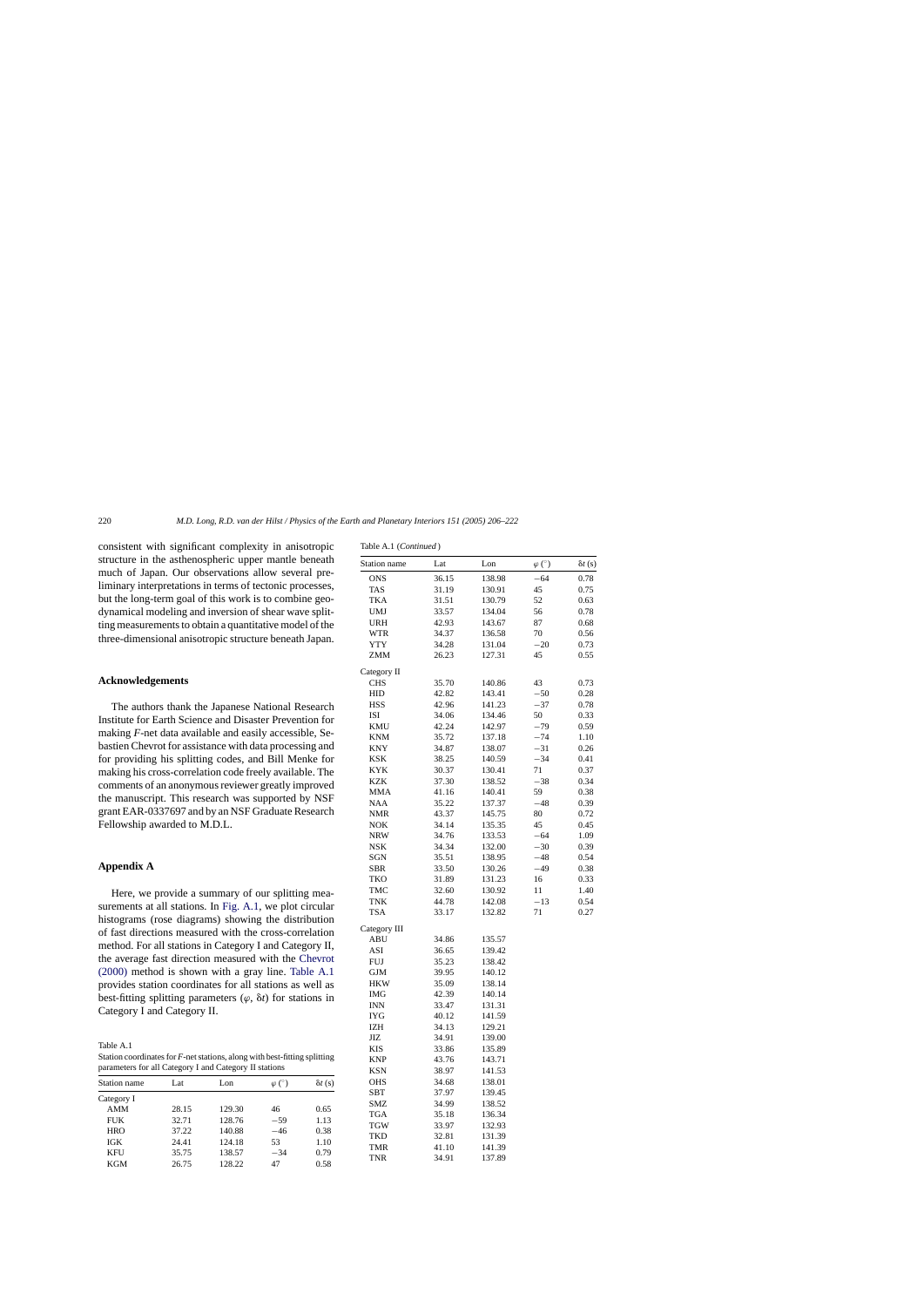<span id="page-15-0"></span>Table A.1 (*Continued* )

| Station name | Lat   | L <sub>on</sub> | $\varphi$ (°) | $\delta t$ (s) |
|--------------|-------|-----------------|---------------|----------------|
| <b>YAS</b>   | 35.65 | 135.16          |               |                |
| YMZ.         | 36.92 | 140.25          |               |                |
| <b>YSI</b>   | 35.19 | 132.89          |               |                |
| YZK          | 35.09 | 134.46          |               |                |
| Category IV  |       |                 |               |                |
| <b>IWT</b>   | 35.93 | 139.74          |               |                |
| <b>TTO</b>   | 35.83 | 138.12          |               |                |
| <b>TYM</b>   | 34.97 | 139.84          |               |                |

### **References**

- Alsina, D., Snieder, R., 1995. Small-scale sublithospheric continental mantle deformation: constraints from SKS splitting observations. Geophys. J. Int. 123, 431–448.
- Ando, M., Ishikawa, Y., Yamazaki, F., 1983. Shear wave polarization anisotropy in the upper mantle beneath Honshu, Japan. J. Geophys. Res. 88, 5850–5864.
- Babuška, V., Cara, M., 1991. Seismic anisotropy in the Earth. Modern Approaches in Geophysics, vol. 10. Kluwer Academic Publishers, Dordrecht, The Netherlands.
- Chevrot, S., 2000. Multichannel analysis of shear wave splitting. J. Geophys. Res. 105, 21579–21590.
- Chevrot, S., van der Hilst, R.D., 2003. On the effects of a dipping axis of symmetry on shear wave splitting measurements in a transversely isotropic medium. Geophys. J. Int. 152, 497– 505.
- Christensen, N.I., 1984. The magnitude, symmetry and origin of upper mantle anisotropy based on fabric analyses of ultramafic tectonites. Geophys. J. R. Astron. Soc. 76, 89–111.
- Crampin, S., 1977. Seismic anisotropy, a summary. J. Geophys. Z. Geophys. 43, 499–501.
- Engdahl, E.R., van der Hilst, R.D., Buland, R.P., 1998. Global teleseismic earthquake relocation with improved travel times and procedures for depth determination. Bull. Seism. Soc. Am. 88, 722–743.
- Favier, N., Chevrot, S., 2003. Sensitivity kernels for shear wave splitting in transverse isotropic media. Geophys. J. Int. 153, 213–228.
- Fischer, K.M., Fouch, M.J., Wiens, D.A., Boettcher, M.S., 1998. Anisotropy and flow in Pacific subduction zone back-arcs. Pure Appl. Geophys. 151, 463–475.
- Fischer, K.M., Parmentier, E.M., Stine, A.R., Wolf, E.R., 2000. Modeling anisotropy and plate-driven flow in the Tonga subduction zone back arc. J. Geophys. Res. 105, 16181–16191, 191.
- Fischer, K.M., Wiens, D.A., 1996. The depth distribution of mantle anisotropy beneath the Tonga subduction zone. Earth Planet. Sci. Lett. 142, 253–260.
- Fischer, K.M., Yang, X., 1994. Anisotropy in Kuril–Kamchatka subduction zone structure. Geophys. Res. Lett. 21, 5–8.
- Forsyth, D.W., 1975. The early structural evolution and anisotropy of the oceanic upper mantle. Geophys. J. R. Astron. Soc. 43, 103–162.
- Fouch, M.J., Fischer, K.M., 1996. Mantle anisotropy beneath northwest Pacific subduction zones. J. Geophys. Res. 101, 15987–16002.
- Fryer, G.J., Frazer, L.N., 1984. Seismic waves in stratified anisotropic media. Geophys. J. R. Astron. Soc. 78, 691–710.
- Fryer, G.J., Frazer, L.N., 1987. Seismic waves in stratified anisotropic media. II. Elastodynamic eigensolutions for some anisotropic systems. Geophys. J. R. Astron. Soc. 91, 73–101.
- Fukao, Y., 1984. Evidence from core-reflected shear waves for anisotropy in the Earth's mantle. Nature 309, 695–698.
- Fukao, Y., Obayashi, M., Inoue, H., Nenbai, M., 1992. Subducting slabs stagnant in the mantle transition zone. J. Geophys. Res. 97, 4809–4822.
- Gudmundsson, O., Sambridge, M., 1998. A regionalized upper mantle (RUM) seismic model. J. Geophys. Res. 103, 7121– 7136.
- Hartog, R., Schwartz, S.Y., 2000. Subduction-induced strain in the upper mantle east of the Mendocino triple junction, California. J. Geophys. Res. 105, 7909–7930.
- Hess, H.H., 1964. Seismic anisotropy of the uppermost mantle under oceans. Nature 203, 629–630.
- Hiramatsu, Y., Ando, M., 1996. Seismic anisotropy near source region in subduction zones around Japan. Phys. Earth Planet. Inter. 95, 237–250.
- Holtzman, B.K., Kohlstedt, D.L., Zimmerman, M.E., Heidelbach, F., Hiraga, T., Hustoft, J., 2003. Melt segregation and strain partitioning: implications for seismic anisotropy and mantle flow. Science 301, 1227–1230.
- Iidaka, T., Obara, K., 1997. Seismological evidence for the existence of aniosotropic zone in the metastable wedge inside the subducting Izu-Bonin slab. Geophys. Res. Lett. 24, 3305– 3308.
- Jung, H., Karato, S.-I., 2001. Water-induced fabric transitions in olivine. Science 293, 1460–1463.
- Kaminski, E., Ribe, N.M., 2001. A kinematic model for recrystallization and texture development in olivine polycrystals. Earth Planet. Sci. Lett. 189, 253–267.
- Kaneshima, S., 1990. Origin of crustal anisotropy; shear wave splitting studies in Japan. J. Gephys. Res. 95, 11121–11133.
- Karato, S., 2004. Mapping water content in the upper mantle. In: Eiler, J.M. (Ed.), Inside the Subduction Factory. Am. Geophys. Union, Geophys. Monogr. Ser., vol. 138.
- Kennett, B.L.N., Engdahl, E.R., 1991. Traveltimes for global earthquake location and phase identification. Geophys. J. Int. 105, 429–465.
- Levin, V., Droznin, D., Park, J., Gordeev, E., 2004. Detailed mapping of seismic anisotropy with local shear waves in southeastern Kamchatka. Geophys. J. Int. 158, 1009–1023.
- Levin, V., Menke, W., Park, J., 1999. Shear wave splitting in the Appalachians and the Urals: a case for multilayered anisotropy. J. Geophys. Res. 104, 17975–17993.
- Levin, V., Menke, W., Park, J., 2000. No regional anisotropic domains in the northeastern U.S. Appalachians. J. Geophys. Res. 105, 19029–19042.
- Long, M.D., van der Hilst, R. D. Estimating shear wave splitting parameters from broadband recordings: a comparison of three methods, Bull. Seism. Soc. Am., in press.